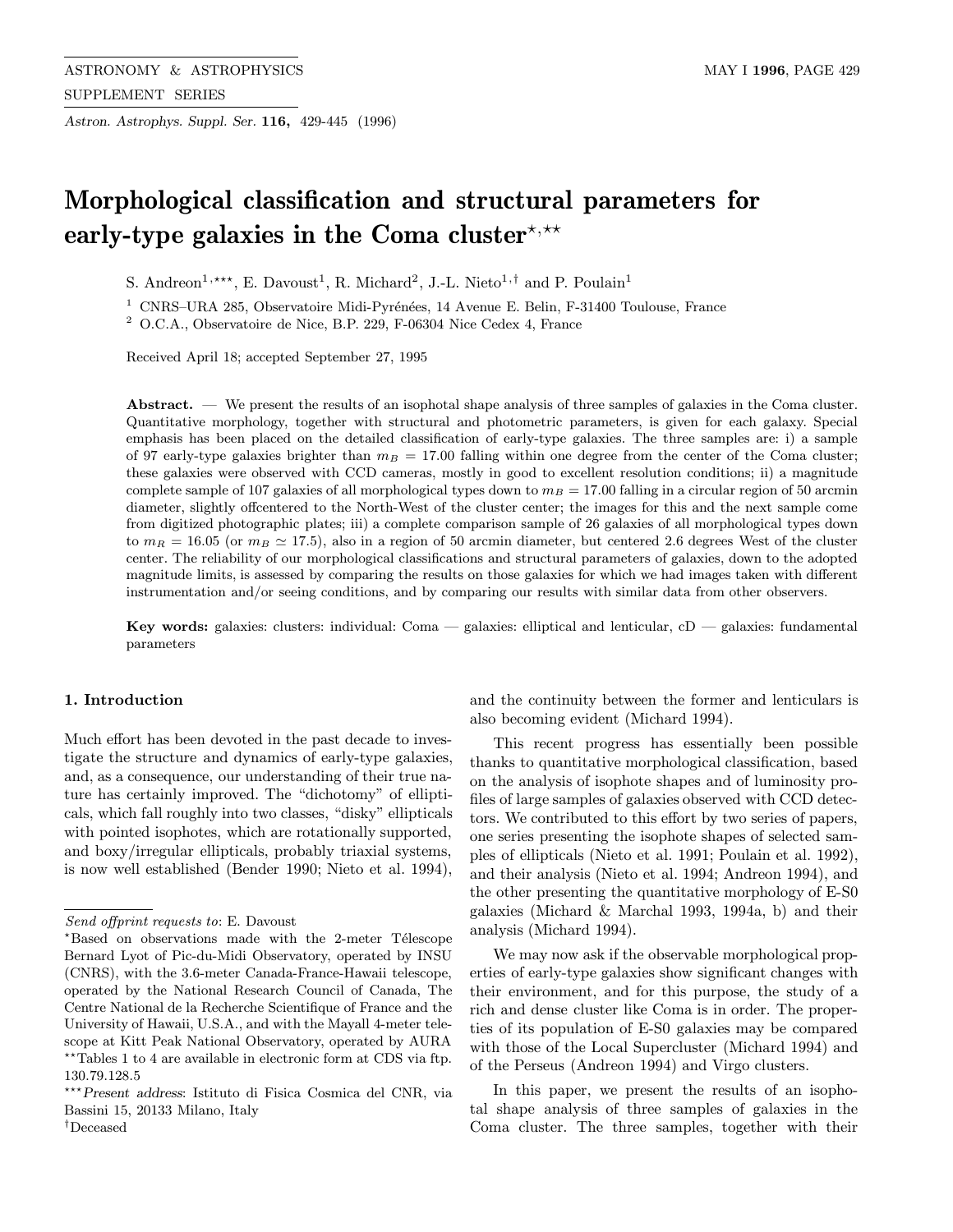observations, are fully described in Sect. 2. The techniques of analysis followed in the present study are summarized in Sect. 3. The results are given in Sect. 4 in the form of tables (Tables 2-4), one for each sample; the tables include global photometric and geometrical parameters as well as detailed morphological information, but not the photometric and geometrical profiles as a function of radius. The latter will be made available in electronic form at the CDS in Strasbourg. Notes on individual galaxies follow, in Sect. 5. A preliminary discussion is given in Sect. 6, including a comparison with previous isophotal analyses of galaxies in the Coma cluster.

These results will be used in subsequent papers to study properties of galaxies in different environments, the morphological segregation of galaxies in clusters and the continuity between ellipticals and lenticulars, among other projects (see Andreon 1994 and Michard 1994, 1995 for further details).

#### 2. The three samples and their observations

The three samples were selected with the aim of covering somewhat different "environments", i.e. distances to the cluster center. We decided to use both photographic and CCD data; the latter are expected to give better accuracy on all kind of measurements, but it is much easier to obtain complete samples from the former.

## 2.1. The CCD sample

This sample of galaxies was taken from the catalogue of Godwin et al. (1983; hereafter GMP), which lists all galaxies down to magnitude  $m_B = 20.0$  in a 2.63 degree square area, centered on the Coma cluster. We selected all the galaxies classified early-type in the literature down to magnitude  $m_B = 17.0$ , within one degree from the center. This limiting magnitude was adopted in order to have a manageable number of galaxies to observe. This sample might not be complete in magnitude (in the sense that we could have missed true early-type objects), because there is no catalogue of galaxies complete to our magnitude limit and with morphological classifications. Figure 1 shows the spatial distribution of the galaxies in the sample.

The galaxies of this sample were observed with the 2-meter Télescope Bernard Lyot (hereafter TBL) at Pic du Midi Observatory in January (1) and March 1990 (2), March 1991 (3), January 1992 (4), February (6), March (7) and May 1993 (8), and March 1994 (9); the number of the run is given in parentheses. All galaxies were observed through an  $R$  filter;  $V$  images for 12 galaxies, obtained in 1990, were only used to check the stability of the results of our isophotal analysis. The seeing ranged from  $0.8$ <sup> $\prime\prime$ </sup> to  $3.80''$  (FWHM), with a mean at 1.48". The CCD was an RCA  $512\times320$  (pixel size 0.324") in the early runs, and a THX 1024 $\times$ 1024 (pixel size between 0.21" and 0.48", depending on focal reducer and binning) in the others. We



Fig. 1. The galaxies of the CCD sample. The size of the open circles is proportional to the magnitude of the galaxy. The radius of the field is one degree. The dashed circle shows the extent of the KP1608 sample

also had a run (run 5) at the CFH 3.6-meter telescope (hereafter CFHT) in Hawaii in April 1992, with excellent seeing (between  $0.35''$  and  $0.80''$ ). We used the High Resolution Camera (HRCam) with the RCA4 1024×640 camera (pixel size  $0.108$ <sup>n</sup>) and an R filter. All CCD images were bias subtracted and flat-fielded in the usual way. The charge skimming present in the CFH frames was removed in the way presented by Andreon (1993).

The observing log is described in Table 1. (1): abridged GMP or NGC number; (2): exposure time in seconds; (3): filter; (4): observing run (see above); (5): seeing (FWHM) in arcsec; (6) and (7): sky brightness and level of last measured isophote, in mag  $\arccos\left(\frac{2}{3}\right)$ : notes. In run 7, we used a standard magnitude constant for the whole run. In run 9, we derived a standard magnitude constant for each night. This table will be published in electronic form only.

## **2.2.** The KP1608  $\&$  FW samples

Two magnitude-complete samples of galaxies in Coma, the KP1608 sample and the FW sample, were selected from photographic plate material.

Two photographic plates were obtained from the collection of plates of the Mayall 4-meter telescope, among fifteen covering the Coma cluster, described in Strom & Strom (1978; their Table II). One plate (KP1608) covers the central region; it is centered 7.5 arcmin North and 19.4 arcmin West of NGC 4889. The other plate (KP2225) covers a region near the western border of the cluster; it is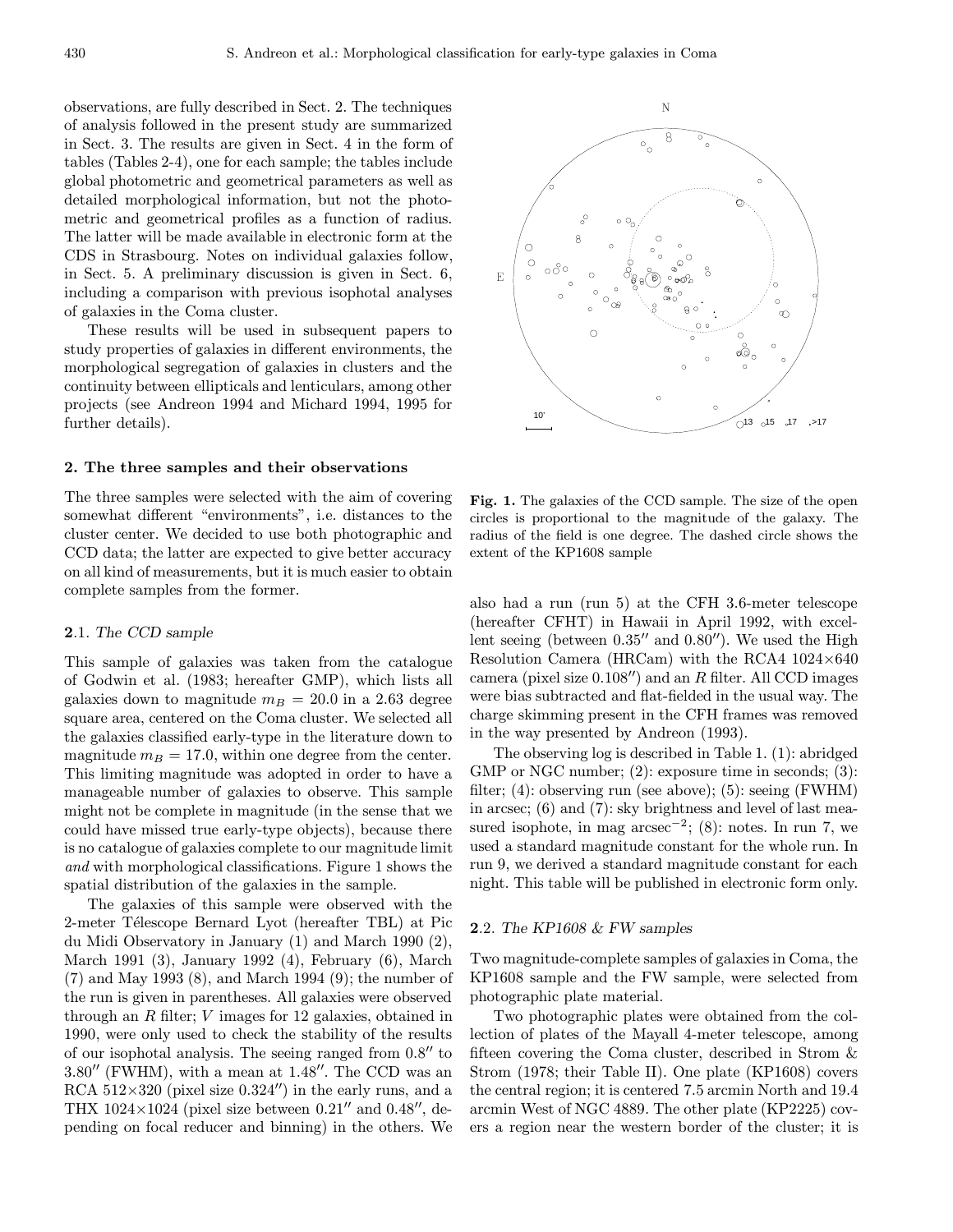centered 156 arcmin West of NGC 4889. The field of view of the two plates is 54 arcmin in diameter, but the used field was restricted to 50 arcmin in diameter. The exposure times were 40 and 60 min respectively, a red (RG-610) filter was used. The seeing was about  $1.9$ <sup>"</sup> (FWHM) for KP1608 and slightly better  $(1.8'')$  for KP2225. Figures 2 and 3 show the spatial distribution of galaxies in the KP1608 and FW regions respectively. A reproduction of plate KP2225 can be found in Strom & Strom (1978; their Fig. 13).

Seeing is a problem when classifying galaxies. Since seeing affects smaller galaxies first, we chose the limiting magnitude of each sample in such a way that we would just start to have difficulties in classifying the faintest and smallest galaxies of the sample. In other words, the limiting magnitude is slightly above the limit at which the determination of morphological types becomes uncertain. For the CCD sample, the limiting magnitude is generally well above that limit.

We selected all galaxies brighter than  $m_B = 17.00$  on plate KP1608 (this is the KP1608 sample) and all galaxies brighter than  $m_R = 16.05$  on plate KP2225 (the FW sample). No complete catalogue has yet been published for the FW region, so that, in this region, the galaxies were selected by visual inspection of the plate, and the limiting magnitude is in  $R$ . Because the adopted limiting magnitude is much brighter than the magnitude at which galaxies look like stars, the FW sample is also complete in magnitude.  $m_R = 16.05$  corresponds roughly to  $m_B = 17.5.$ 

The plates were digitized at the  $MAMA<sup>1</sup>$  with a 30 micron  $(= 0.557'')$  aperture and step. This produces image files with pixel readings proportional to plate density. These were transformed into intensities, at a late stage of the isophotal analysis, by means of a contour to contour correspondence between plate-image output and CCD-image intensity, for a set of galaxies. For the calibration of plate KP1608, we used 10 images of the CCD sample. For the calibration of plate KP2225, we used CCD images of NGC 4692 and FW9, respectively taken at the 120 cm telescope of Observatoire de Haute-Provence and at TBL. We checked that this technique produces good results in the extended range where the *sky corrected* density is proportional to the local surface brightness (hereafter SuBr or  $\mu$ ) expressed in *magnitudes* per unit area. Uncertainties occur in the central parts of bright objects, due to differences in seeing between the plates and the calibrating CCD frames, and also to a possible saturation.

## 3. The photometric and isophotal analysis and the classification scheme

The photometric and isophotal profiles for all galaxies were obtained with a set of procedures running under the MIDAS image treatment software. The successive preliminary steps are: mapping of the sky background, inventory and elimination of all parasitic objects (cosmic rays, defects, galaxies and stars) close to the galaxy to be analyzed, determination of the point spread function, determination of the magnitude zero point. The  $R$  magnitudes and surface brightnesses quoted in this paper refer to Cousin's  $R$  band, whereas the  $B$  and  $V$  magnitudes refer to the Johnson system.

The isophotal analysis itself follows the method of Carter (1978). The image is first smoothed by a method of "noise cheating enhancement", which does not affect the resolution in the bright parts of the galaxy, but heavily smoothes the regions of low signal.

An analytic representation is then adjusted to each isophotal contour, involving a reference ellipse, and a Fourier series expansion of deviations from this ellipse in terms of the eccentric anomaly: we call here  $e_i$  and  $f_i$  the coefficients of the cosine and sine terms respectively, following Michard & Marchal (1993); these quantities are also called  $a_i$  and  $b_i$  in the literature, in particular in Nieto et al. (1991) and in Poulain et al. (1992). We refer to Michard & Marchal (1994a) for further details on the method of analysis.

One of the results of this analysis is the so-called "quantitative morphology", also described and examplified in the paper quoted above. We emphasize that the morphological classification proposed here is quantitative in the sense that it is based on the rational analysis of numerical data (photometric and geometrical profiles), rather than on the subjective judgment, based on galaxy images (and possibly on preconceived ideas of what they should look like), of a classical morphologist; the quantitative classification can thus be reproduced with a very high degree of accuracy.

A short summary is presented here for clarity:

1) the segregation between the E and S0 types is based upon the run of the SuBr along the major axis of the projected galaxy, plotted with an  $r^{1/4}$  scale. The presence of a disk gives a characteristic bump above the linear profile which characterizes pure spheroids. This photometric signature of S0's should not be confused with other often observed deviations from the de Vaucouleurs law, both in giant ellipticals with the envelope enhanced above the extrapolated  $r^{1/4}$  line, and in minor objects with evidence for a cut-off below this line. Note that this photometric criterion was used here to decide between the E and S0 cells of the morphological classification, while, in Michard & Marchal (1994a), it was only used in the cases where the classical morphological catalogues did not agree. Also note that it is identical, at least qualitatively, to the

<sup>&</sup>lt;sup>1</sup>MAMA (Machine Automatique à Mesurer pour l'Astronomie) is operated by CNRS/INSU.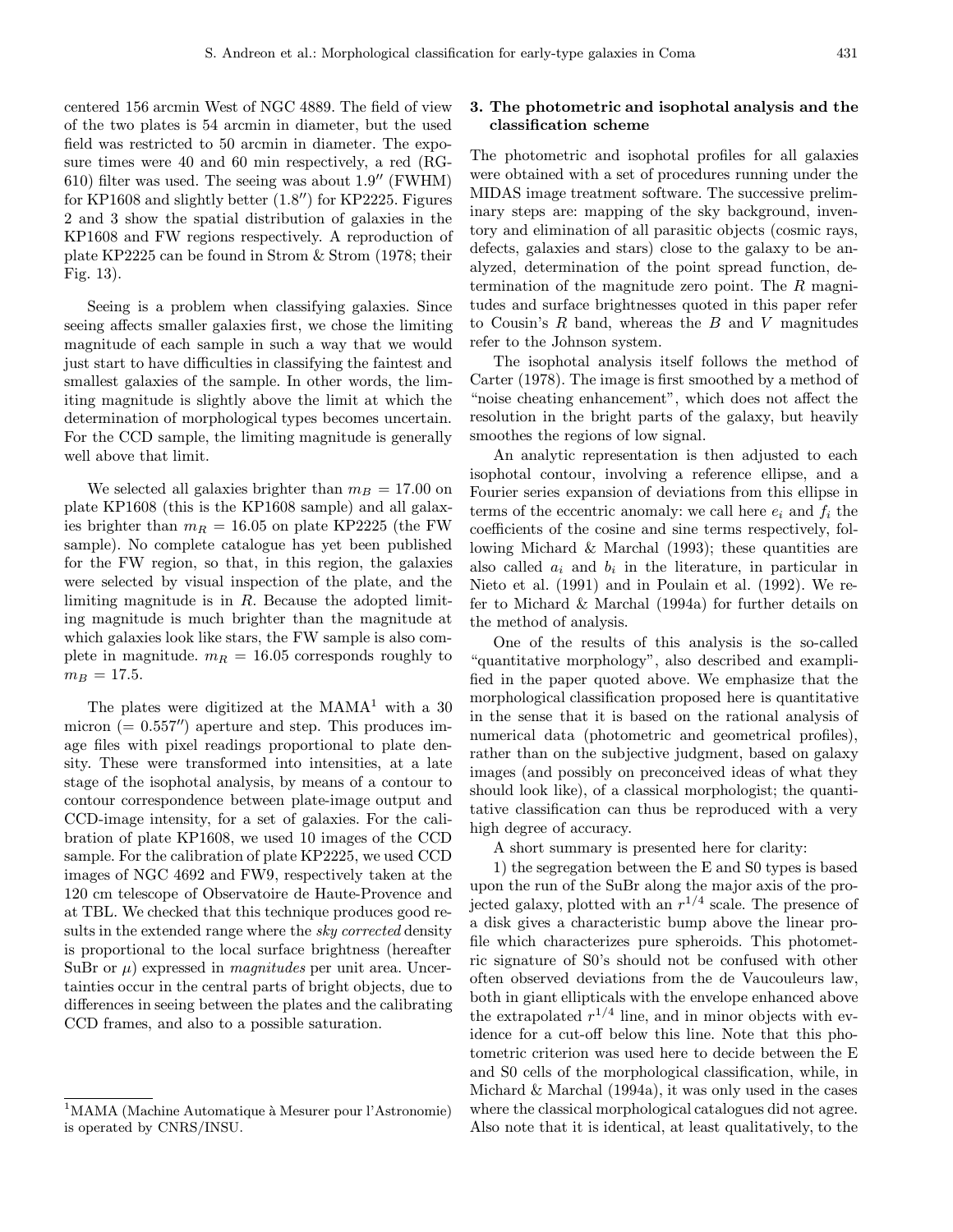criterion used in classical morphology, when the observer looks for subtle changes of gradient in a galaxian image.

2) The E classified galaxies were subclassified into "disky" (or diE), "boxy" (or boE), and "undefined" (or unE). This is done from the profile of the  $e_4$  coefficient. The unE are roundish galaxies where the  $e_4$  values fluctuate around zero.

3) The S0's are subclassified into the SA0, SAB0 and SB0 families, based upon the run of the position angle (hereafter PA) of the isophotal major axis. For a galaxy observed with sufficient resolution, the PA of the bulge and disk are nearly the same, while the PA of the bar shows up in a limited range (except in cases of unfavorable projection). At the distance of the Coma cluster, it often happens that the contrast between bulge and bar is washed out by the seeing.

4) The results of our "quantitative morphology", presented below, also involve a classification of the *disk extent* and the envelope geometry, as introduced by Michard & Marchal (1993). This is based upon the run of the isophotal ellipticity and the  $e_4$  coefficient, or more specifically upon the comparison of their value, at their maximum on the one hand, and in the galaxian envelope on the other. The classification cells for the envelope are "spheroidal halo" (or spH), "extended disk" (or exD), the intermediate case being "thick disk" (or thD). Disks may be termed emDi, if "embedded" in an envelope of the spH and thD classes, exDi if "extended" in an exD envelope. The intermediate case is miDi, when the disk appears "mixed" in a less flat envelope.

5) Finally, we give a few global parameters, such as the asymptotic magnitude, the effective radius, the semimajor axis at the effective isophote and the mean SuBr inside it, a typical axis ratio and  $e_4$  parameter. These parameters do NOT constitute the quantitative morphology and, in fact, most of them are not used in the galaxy classification; they are just indicative, as galaxies with the same luminosity and geometrical profiles (thus the same classification) should have comparable values of these parameters (within a zero-point or scaling effect).

Most spiral galaxies were detected by a preliminary visual inspection of the images. Only in a few cases did the run of several of Carter's coefficients, implying large isophotal twists and asymmetries, prompt us to shift a disk galaxy into the S0/a or Sa cells. All the adopted morphological types were checked a posteriori by visual inspection of the galaxy images.

#### 4. Results of the analysis

## 4.1. Presentation of the data

The data presented in Tables 2a, 2b, 3 and 4 include the usual photometric parameters in Cousin's R band, namely the asymptotic magnitude, the effective radius, the corresponding isophotal major axis, and the average SuBr

inside the effective isophote. Geometrical parameters are given next, the minimum axis ratio (or alternatively its value at the effective isophote), the representative  $e_4$  coefficient, the axis-ratio in the envelope, i.e. at the isophote  $\mu_R = 24$  mag arcsec<sup>-2</sup>, and a representative figure for the isophotal twist. Then comes a coded description, indicating the detection or absence of such components as a bar, a disk, a spiral pattern, and the classification of disks and envelopes.

Table 2a presents the results for the galaxies observed at TBL. It contains 97 galaxies brighter than  $m_B = 17.00$ , and falling within one degree from the cluster center. We also included 7 galaxies fainter than the limiting magnitude (RB 007, RB 039, RB 182, RB 183, RB 198, RB 261, RB 271), as well as one bright galaxy (NGC 4827) lying just outside the one degree region; they are listed at the end of Table 2a.

Table 2b presents the results for the galaxies observed at CFHT. It contains 17 galaxies brighter than  $m_B =$ 17.00, and falling within one degree from the cluster center, 13 of which were also observed at TBL. The asymptotic magnitudes of most bright galaxies of this subsample are uncertain, due to the small field of view of the CCD.

Table 3 presents the results for the KP1608 sample (107 galaxies), of which 35 are in common with the CCD sample. We also included 6 galaxies fainter than the limiting magnitude; they are listed at the end of Table 3.

Table 4 presents the results for the FW sample. There are 26 galaxies brighter than  $m_R = 16.05$  (or  $m_B \simeq 17.5$ ) and 21 fainter galaxies, which are listed separately.



Fig. 2. The galaxies of plate KP1608 (the KP1608 sample). The size of the open circles is proportional to the magnitude of the galaxy. The diameter of the field is 50 arcmin. The center of the field is located 7.5 arcmin North and 19.4 arcmin West of that of the cluster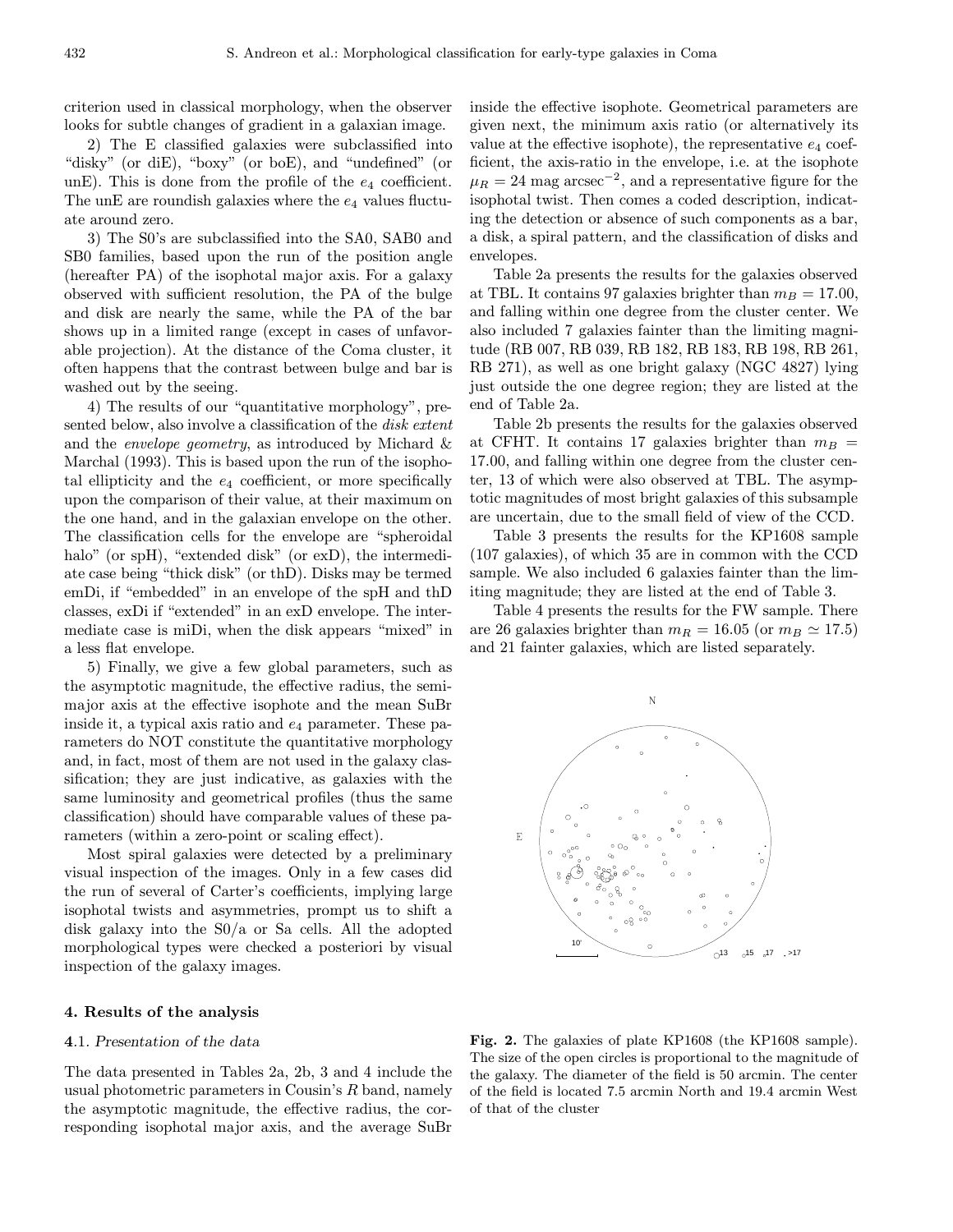## 4.2. Description of the table columns

The 6 first columns concern the catalogue data, the others list the measured data.

(1) and (2) Number in the abridged and unabridged versions of the Goodwin, Metcalf and Peach (GMP) catalogue. (1950.0) coordinates in Table 4; these were taken from the APM digitized sky survey, or linearly interpolated from the RC3 (de Vaucouleurs et al. 1991) ones for galaxies missed by the APM survey (and by RC3).

(3) Number in Dressler's catalogue; empty in Table 4.

(4) Usual designation, such as NGC, IC, and RB (Rood  $\&$ Baum 1967) numbers; in Table 4, FW and D from Strom & Strom (1978), anon = anonymous ( $m_R \leq 16.05$ ), suppl  $=$  anonymous  $(m_R > 16.05)$ , (see also Fig. 3).

(5) and (6) Differential coordinates, from the GMP catalogue; empty in Table 4.

(7) Asymptotic magnitude, in R (Cousin's system).

(8) Logarithm of the effective radius, in units of 0.1 arcmin.

(9) Logarithm of the semi major axis of the effective isophote, in units of 0.1 arcmin.

(10) Mean SuBr inside the effective isophote, in  $R$  mag  $\rm arcmin^{-2}$ .

(11) Photometric evidence for a disk, coded as st (strong), cl (clear), ft (faint), or no (none).

(12) Typical axis ratio, either its minimum value, if clearly defined, or its value at the effective isophote otherwise.

(13) Typical  $e_4$  parameter, either its extremum value, if clearly defined, or its value at the effective isophote otherwise. The estimates are in %. For the plate data, they were rounded to the nearest integer value.

 $(14)$  Location where the  $e_4$  parameter was estimated, coded as ex (at its extremum), re (at the effective isophote), or co (if the value is the same at both locations). Note that the same indication applies also to the measurements of the axis ratio in Col. (12).

(15) Axis ratio in the envelope, i.e. at the isophote  $\mu_R =$  $24 \text{ mag arcsec}^{-2}$ .

(16) Amplitude of isophotal twist in the range of reliable measurements, in degrees.

(17) Detection of a bar, coded as follows: bar (bar seen), bar? (bar suspected), -no (no bar seen).

(18) Detection and classification of a disk, coded as follows: emDi (embedded disk), miDi (mixed disk), exDi (extended disk), -?Di (detected but unclassified disk), -no- (no disk seen).

(19) Detection of a spiral pattern, coded as follows: spiP (spiral pattern seen), spiP? (spiral pattern suspected), no- (no spiral pattern seen).

(20) Classification of an envelope, coded as follows: spH (spheroidal halo), thD (thick disk), exD (extended disk), pec (peculiar envelope), -?- (unclassified envelope).

(21) Our morphological classification, coded as follows: boE (boxy E), unE (undetermined E), diE (disky E), SA0, SAB0, SB0, Sa, etc., S... (spiral of unknown stage).

 $(22)$  A  $*$  refers to a note in Sect. 5 about specific features such as important dust pattern, ring or lens, low SuBr,  $f_4$ -asymmetry, etc., and about uncertainties of various sources.

Nota Bene: When a parameter has not been measured, or when a specific morphological component has not been studied, the relevant code is replaced by a dash.

#### 5. Notes on individual galaxies

We give below qualitative remarks for galaxies which presented either peculiar morphological properties or practical problems for classification.

## 5.1. CCD TBL subsample

0238  $(= NGC 4944)$ : Curious disk structure, with two positive maxima of  $e_4$ , separated by an intermediate area with negative  $e_4$ , while  $e_6$  remains large.

0334 ( $=$  NGC 4934): Dusty galaxy with asymmetric and non concentric isophotes, probably an S. Classified S in GMP and S? in RC3. Inner ring giving a sharp peak of  $e_4 = 0.12.$ 

0421 ( $= \text{NGC } 4929$ ): An envelope with strong twist, decreasing axis ratio, and disky isophotes is found.

0485: Inner ring and lens.

0504: Several shape coefficients differ from zero, which is evidence for irregular isophotes. Confirmed by visual inspection of the image.

0539: Inner ring and lens.

0591: There are uncertainties in the analysis of this roundish object. The profile follows the  $r^{1/4}$  law, while a bar-like twist of the inner isophotes is observed.

0661 ( $= \text{NGC } 4923$ ): There is evidence for an inner embedded disk in this roundish elliptical with a very large and regular isophotal twist.

0694: This galaxy shows a large spheroid, surrounded by a disky envelope well above the extrapolated SuBr of the "bulge".

 $0718$  (= NGC 4919): Inner ring and lens.

0857: Marginal evidence for a low-contrast bar.

0867: Uncertain analysis, due to the presence of low surface brightness fluctuations which may or may not be intrinsic to the galaxy.

0876 ( $= \text{NGC } 4906$ ): There is evidence for an inner embedded disk.

1035 ( $=$  RB 167): The galaxy has an inner boxy structure and a disky envelope. The boxiness is attributed to a bar, slightly tilted within the disk.

1039 (= NGC 4889): A large cD galaxy with a very extended envelope. The field of the CCD was not sufficient to extend the analysis to low SuBr.

1050 ( $=$  RB 077): Strong blend with NGC 4889. It was measured after subtraction of a spheroidal image of the cD galaxy.

1065 ( $=$  NGC 4886): Blend with NGC 4889.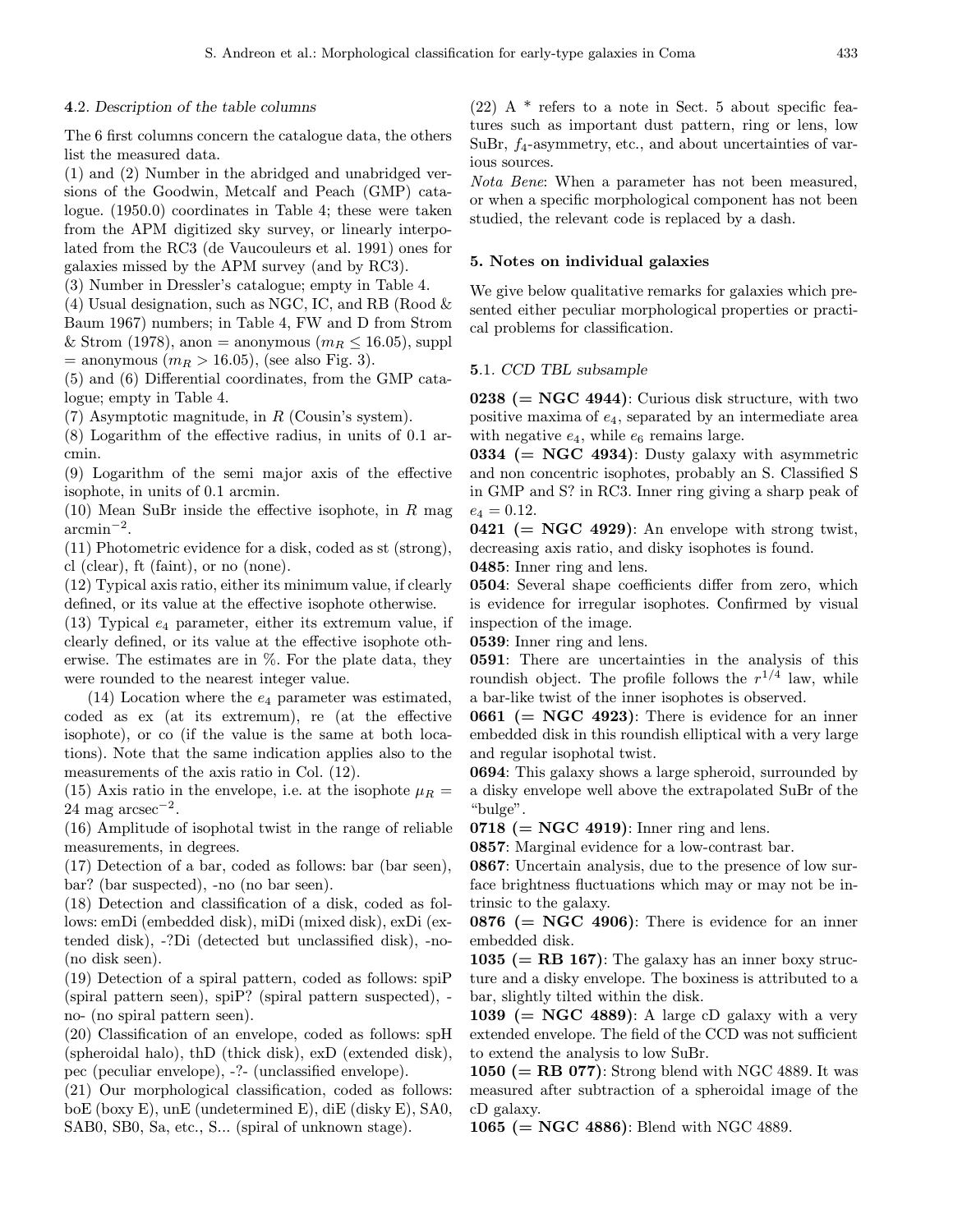

Fig. 3. The galaxies of plate KP2225 (the FW sample). The size of the open circles is proportional to the magnitude of the galaxy. The diameter of the field is 50 arcmin. It is located 2.6 degrees West of the center of Coma

1115 ( $=$  RB 155): A dominant bar is surrounded by a roundish envelope.

1198 ( $=$  RB 41): Companion to the West.

1204: Dust in the southern part of the disk of this North-South oriented galaxy. An S galaxy almost edge-on?

1214 ( $=$  NGC 4875): Marginal evidence for a bar in a lens.

1258 ( $=$  RB 026): The analysis is uncertain due to the halo of a very bright nearby star.

1277 ( $=$  RB 022): The large twist of the outer isophotes may be related to the halo of a very bright nearby star.

1300  $(= RB 014)$ : The large bulge looks like a bar along the major axis.

1378 ( $= \text{NGC } 4864$ ): Uncertain analysis, due to a parasitic star 7 arcsec from the galaxian center.

1406 (= IC 3957): Our V frame would lead to the diE class, but this is contradicted by the  $R$  frame. A dust ring has been detected.

1414 ( $=$  IC 3955): This galaxy contains a small bulge at PA circa 70°, then a large dominant bar at PA =  $45^{\circ}$ . surrounded by a more roundish, strongly twisted envelope.

S-shaped isophotes occur at the tips of the bar. It shows similarities with NGC 3414 (Michard 1994).

1507 ( $= \text{NGC } 4854$ ): The bar is suspect, because the stellar images are elongated, but the KP1608 data confirm its presence.

1524: Irregular isophotes.

1646: This galaxy presents noticeable asymmetries, but its luminosity profile deviates very little from the  $r^{1/4}$  law; doubtful classification.

1823  $(= NGC 4842a)$ : Marginal photometric evidence for a faint disk in this roundish galaxy, while  $e_4$  remains zero.

1828  $(= NGC 4841b)$ : Difficult analysis because it is a roundish galaxy in the halo of NGC 4841a.

1831 ( $= \text{NGC } 4841a$ ): The large twist of the outer isophotes is uncertain, due to the difficulty of separating NGC 4841a and b.

1834  $(= NGC 4840)$ : The suspected bar is probably spurious (elongated stellar images).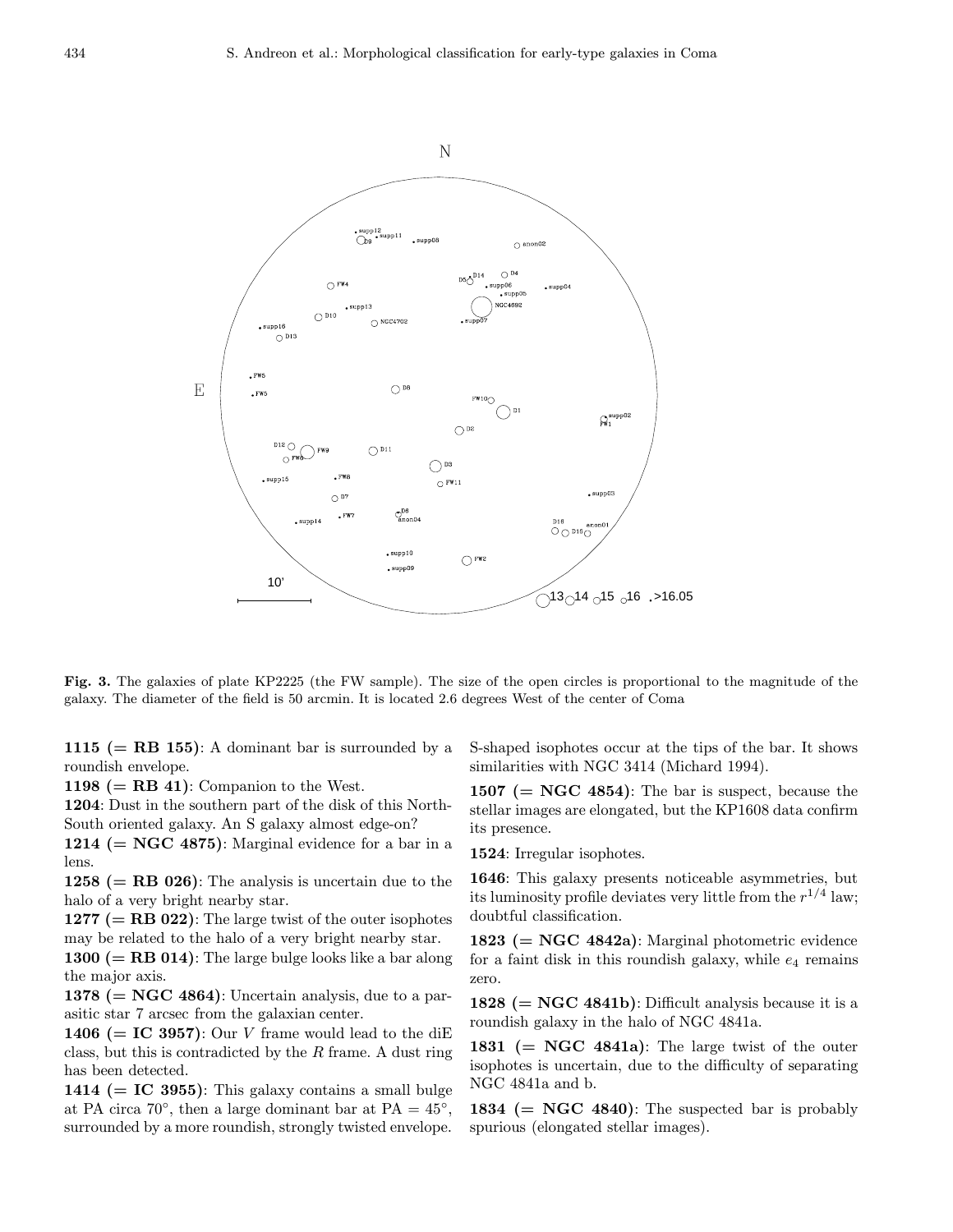1878 ( $= \text{NGC } 4839$ ): The low average SuBr suggests that this galaxy is dominated by an extended disk. The galaxy is disky inside  $r_{e}$  and boxy outside.

2074: Very large twist of the nearly circular isophotes.

**2134** ( $= \text{NGC } 4816$ ): This giant elliptical has an extended envelope well above the  $r^{1/4}$  law relevant to the inner parts.

#### 5.2. CCD CFHT subsample

0733 ( $=$  RB 129): Data from a frame kindly provided by C. Lobo (Institut d'Astrophysique de Paris).

1039 ( $= NGC 4889$ ): Global photometry cannot be obtained from small field frames of this huge object.

1065 ( $= \text{NGC } 4886$ ): The field was not sufficient to give reliable results for the integrated photometry. The total magnitude is underestimated.

1331 ( $= \text{NGC } 4865$ ): This object shows a dust ring of circa  $1''$  radius.

1883: This galaxy is a companion to a massive E, i.e. NGC 4839, so that its analysis refers to a limited radial extent. It is tempting to classify it among the small boE's "satellites", recognized as a specific group by Nieto & Bender (1989).

2109: This object is projected against the envelope of NGC 4816.

#### 5.3. KP1608 sample

0884 ( $=$  IC 4040): Important dust pattern.

 $0969 (= RB 094)$ : The bar is the dominant component. 0976 and 0980 (= NGC 4898b and a): A pair of overlapping early-type objects, with their centers about  $6''$  apart.

1035 (= RB 167): The  $e_4$  coefficient oscillates between an inner negative value, tentatively associated with a bar, and an outer positive one. The values of  $e_4$  in Table 2a and 3 disagree only because they were not measured at the same isophote!

1039 ( $=$  NGC 4889): It is the eastern component of the famous pair of cD galaxies near the cluster center. It displays a very extended envelope.

1050 ( $=$  RB 077): It lies inside NGC 4889. A model of the giant galaxy was substracted from the frame, before measuring the companion.

1109 ( $= \text{NGC } 4883$ ): This object displays a strongly twisted and asymmetric envelope. The morphological type is uncertain.

1115  $(= RB 155)$ : This object looks like a strong bar surrounded by a roundish envelope.  $e_4$  is  $> 0$  at the transition.

1177 ( $=$  RB 045): The evidence for a disk is marginal. 1181 ( $=$  RB 043): The isophotes in the envelope are strongly twisted compared to the main body of this small boE object, hence its classification as pec. This is reminiscent of NGC 4478 in the Virgo cluster. Our CCD TBL image does not confirm this twist.

1233 ( $= \text{NGC } 4874$ ): It is the western component of the characteristic pair of cD galaxies in the Coma cluster (with NGC 4889). It displays an extended envelope, well above the  $r^{1/4}$  law, as extrapolated from the inner regions. 1258 ( $=$  RB 026): Difficult analysis, due to the halo of a very bright star.

1266 ( $=$  RB 234): The evidence for a disk is marginal. 1277 ( $=$  RB 022): Difficult analysis, due to the halo of a very bright star.

1373 ( $=$  RB 268): This roundish galaxy has such a low effective SuBr that it is probably a disk dominated object. 1378 (= NGC 4864): A rather bright star 7 arcsec away from the galaxian center makes the isophotal analysis rather uncertain.

1414 ( $=$  IC 3955): See description in Sect. 5.1.

1458 ( $=$  IC 3949): Edge-on galaxy with an important dust pattern.

1489 ( $=$  RB 252): A strongly inclined SA0 with evidence for an  $f_4$ -asymmetry.

1620 and 1623  $(= NGC 4851)$ : Pair of mildly overlapping galaxies.

1724: This is not one galaxy, but two overlapping galaxies with their nuclei about 3 arcsec apart.

**1739**: Doubtful case!  $e_4$  is clearly  $> 0$  only for a  $< 3''$ , i.e. in a range where it is uncertain.

1758: This object becomes roundish outwards. The envelope might be a disk with an unresolved spiral pattern or a spheroidal halo. The latter is less likely because of the large and consistent twist of the outer isophotes.

1844: Important ring-lens.

1687: Important dust pattern.

1778: An edge-on S0 with a clear  $f_4$ -asymmetry.

2034: Important dust pattern. This object might be an Sa.

#### 5.4. FW sample

D16: This galaxy is asymmetric and of low SuBr with evidence for dust.

FW10: A disk is detected at large radii.

NGC 4692: This galaxy has been classified as unE from our CCD image, at variance with the present determination. The twist of the PA is uncertain for this roundish galaxy.

FW2: The twist of the PA is uncertain.

**D3**: An edge-on galaxy with a clear  $f_4$ -asymmetry.

anon04: Galaxy interacting with supp08.

**D11**: An edge-on galaxy with a clear  $f_4$ -asymmetry.

D10: This galaxy has a ring similar to that of NGC 4215. FW9: This unE shows an outer disk.

**D12:** An edge-on SA0 with a clear  $f_4$ -asymmetry.

supp01: The PA twist is uncertain.

supp06: Dust detected.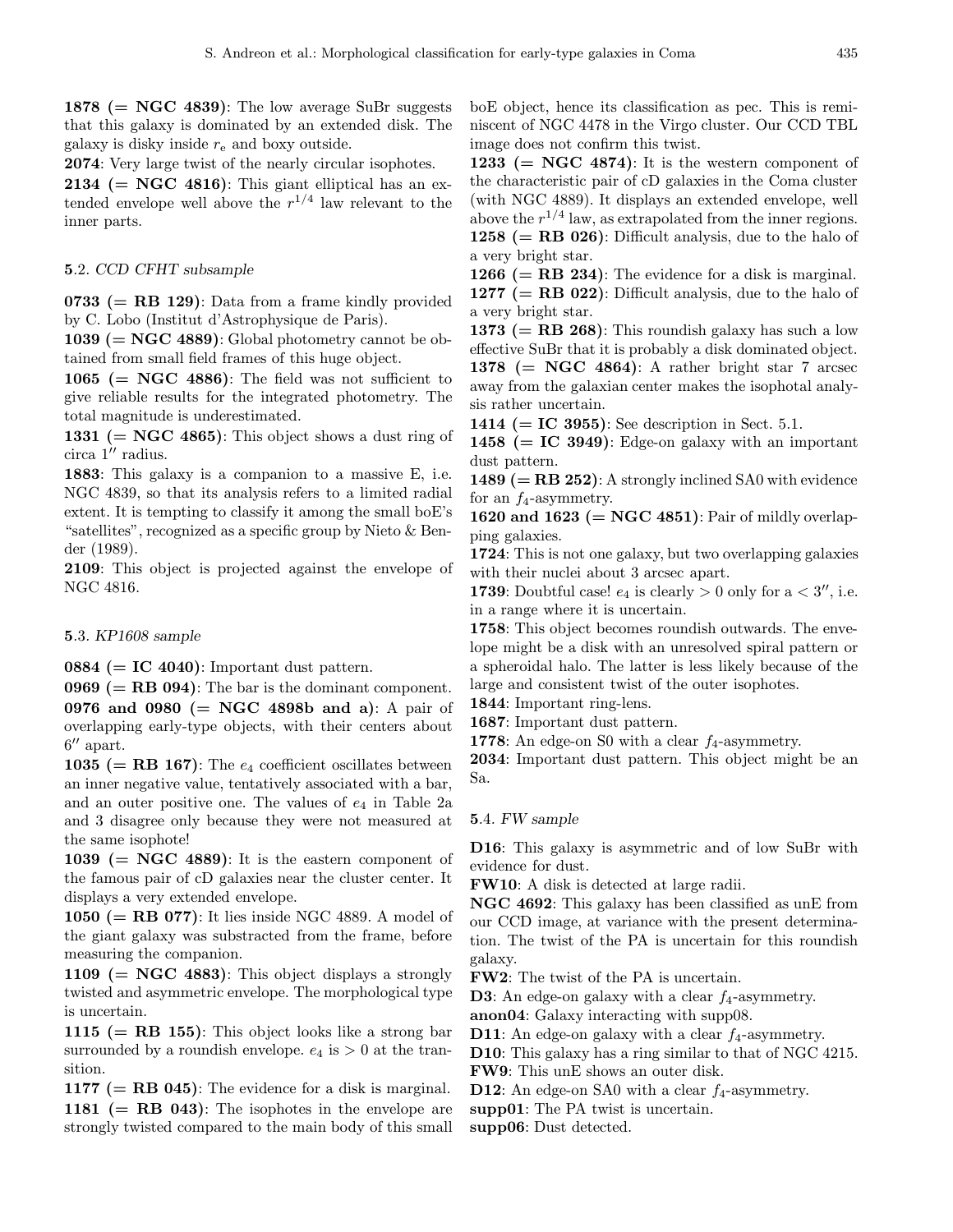D<sub>14</sub>: A low SuBr dusty galaxy. supp08: It is interacting with anon04. D6: A spiral, judging from the asymmetry. supp09: Asymmetric and dusty galaxy. supp12: This galaxy is not FW3.

## 6. Internal consistency and comparison with other studies

## 6.1. TBL vs. CFHT

There are 13 galaxies in common between the TBL and CFHT subsamples. Ten of them are assigned the same morphological type in the respective tables (Tables 2a, b). The better data from CFHT allow us to classify the unE GMP 1878 as diE, and the unE/SA0 GMP 1823 as SA0. Because of the small field of view, the photometric disk of the bright galaxy GMP 1878 was missed on the CFHT image, and this SA0 galaxy was classified diE. The discrepancies are thus well understood, and we consider that there is a perfect agreement between the classifications derived from the TBL and CFHT images.

#### 6.2. CCD vs. plates

Differences in classification between CCD and plates essentially result from differences in seeing, since most CCD images have better resolution than the plates, and from density to intensity conversion errors, which may affect the photometric profiles. There are 35 galaxies in common between the CCD and KP1608 samples. A good agreement is found for 33 galaxies; 21 of them have the same morphological label in both samples, and the 12 others belong to a different subclass of the same class in both samples (for example, some SAB0's in one sample are classified SB0's in the other). The external isophotes of GMP 1210 are irregular; this is clearly seen on the CCD image, but could be attributed to noise on the plate image, hence the slightly different classification. The other discrepant galaxy, GMP 1300, was classified SAa from the KP1608 plate, but no evidence for a spiral pattern was found on the CCD data, which lead to SA0 type. This fully justifies using photographic plates for classifying galaxies at the distance of Coma.

Effective radii for the galaxies in common may differ in some cases;  $r_e$ (plate) tend to be larger than  $r_e$ (CCD) for smaller objects, presumably because of seeing and of density-to-intensity conversion errors. Thus the ellipticities and e4, measured at the effective radius, may differ. But this has no consequences on the morphological classification, which is the main objective of this paper.

## 6.3. Comparison with other studies: Asymptotic magnitudes

We have compared our asymptotic magnitudes with the isophotal magnitudes given by GMP for the TBL subsample and for the KP1608 sample. GMP did not measure the FW sample, and, as mentioned in Sect. 4.1, the magnitudes for the CFHT subsample are not very reliable. GMP actually give blue magnitudes at the isophote level 26.5, and a color  $(B - r)$  at a given radius, from which we derived  $r_{\text{GMP}}$ .

The results are the following. Our asymptotic magnitudes in  $R$  are on the average one tenth of a magnitude fainter than GMP (the difference  $r_{\text{GMP}}-R_{\text{us}}$  is  $-0.09$  for the TBL subsample and −0.10 for the KP1608 sample). The zero-point difference probably results from the difference between GMP's filter  $F$  (which they call  $r$ ) and the standard Cousin's  $R$ . GMP give a scatter of 0.15 in the isophotal magnitude, from which we derive that our uncertainty is also about 0.15 (since the scatter between their magnitudes and ours is 0.21). This result is satisfactory, since our goal is not accurate photometry, but classification.

#### **6.4.** Comparison with other studies: Ellipticity and  $e_4$

Figure 4 shows the comparison between our values for the ellipticity and the  $e_4$  parameter with those of Jørgensen  $\&$ Franx (1994, hereafter JF) and Saglia et al. (1993, hereafter SBD) for galaxies in common. The two parameters  $\epsilon$  and  $e_4$  refer to slighty different quantities in the three papers. In JF, the ellipticity  $\epsilon = (1-b/a)$  is determined at the effective radius. SBD do not specify where the ellipticity is measured, but they probably measured it at the effective radius, like JF, because they agree with JF for galaxies in common, and disagree with us for galaxies with large ellipticity variations. We determine the axis ratio  $b/a$ at its extremum value, if well defined, and at the effective radius otherwise. Our axis ratio has been converted to an ellipticity for the purpose of comparison.

In JF, the  $e_4$  parameter (called  $c_4$ ) is the extremum of the radial profile of  $e_4$ , if it is present; otherwise  $e_4$ is computed at the effective radius, as in our paper. In SBD, the  $e_4$  parameter (called  $a^4/a$ ) is the value at the extremum, if present; otherwise it is 0.

Moreover, the ellipticity and  $e_4$  profiles cover different galaxy radial ranges in the three studies, because of different seeing conditions and  $S/N$  ratios; our CCD images and SBD's generally have longer exposure times and better seeing than those of JF. Finally, the three teams use slightly different ways to compute these two parameters. In particular, Michard & Marchal (1994a) have already pointed out that their technique of isophotal analysis, used in the present work, gives larger absolute values for  $e_4$  than the method of Bender and others.

The top panels of Fig. 4 show the comparison of the ellipticities measured by the three teams. We measure systematically larger values for the ellipticity, as expected from our definition of  $\epsilon$ .

The three most discrepant galaxies are NGC 4908, IC 4051 and RB 099 (triangles above the diagonal in Figs. 4a,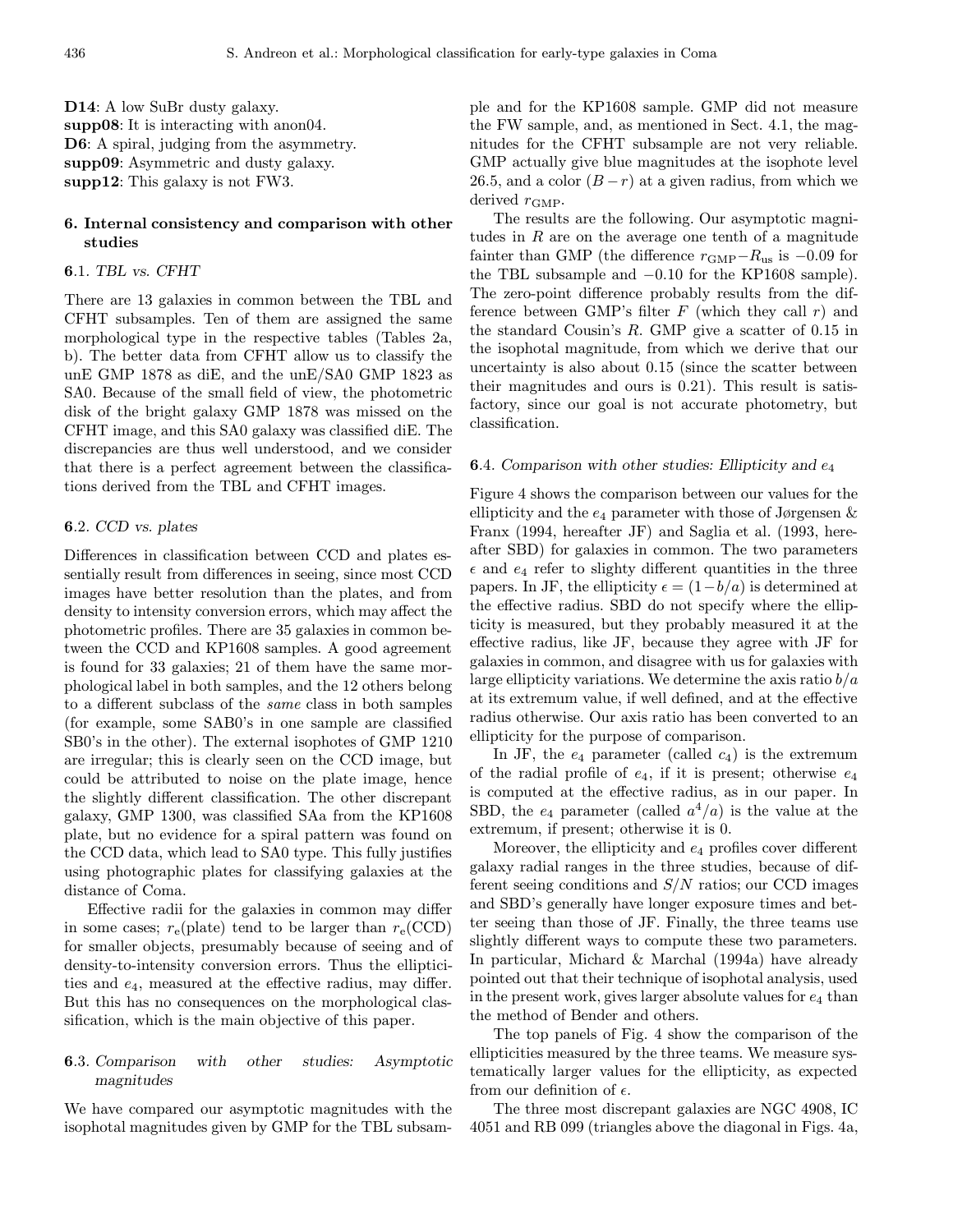b). The ellipticity profiles of these galaxies monotonously increase outward, and the effective radii given in Tables 2a and 2b are measured at the effective radius. Our values for the effective radii do not agree with those of JF, thus explaining the discrepancy. At the effective radii adopted by JF, we do measure the same ellipticities as them.

Two other galaxies (square above the diagonal in Figs. 4 a, b) have slightly larger values of ellipticity in the literature than in our Table 2b. These are two large galaxies which we imaged with a small-field CCD at CFH; our value should thus be considered an upper limit.

19 galaxies of our TBL subsample were also measured by Jørgensen et al. (1992), who give radial profiles, allowing a detailed comparison. We find  $\epsilon_{\text{us}} = 1.034 \times \epsilon_{\text{JF}}$  – 0.004, with a correlation coefficient of 0.97. Similar results are found when comparing our ellipticities at  $\mu_R = 21.60$ with those of JF at  $\mu_r = 21.85$  (r Gunn), which corresponds roughly to the same isophote level, and our elllipticities at  $\mu_R = 24$ . with those of GMP at  $\mu_R = 24$ .

The lower panels of Fig. 4 show the comparison of the  $e_4$  parameters measured by the three teams. A correlation between the values is certainly present in both comparisons. The agreement is better with JF than with SBD. The scatter is large; it can probably be accounted for by the different methods for measuring  $e_4$ , and by galaxies whose  $e_4$  is not well defined, such as SB0's and roundish E's.

## 6.5. Comparison with other studies: Morphological classification

Original morphological classifications of large samples of Coma cluster galaxies have been published by Rood & Baum (1967), and by Dressler (1980). In Dressler's list there are 140 galaxies of early-type (the latest being S0/a) which we also classified, as they fall either in our CCD or KP1608 sample. These galaxies were used for a systematic comparison. Since the criteria of our "quantitative morphology", summarized in Sect. 3, are not quite the same as those of classical morphology, we may expect some systematic differences. They indeed occur:

– of the 54 objects seen as ellipticals by Dressler, that is  $D + E + E/S0$  together, only 36 are still E in our classification, 18 have been shifted to the S0 classes, and no less than 11 to the SAB0 and SB0 cells.

– of the 83 lenticulars of Dressler, that is his S0/E, S0 and SB0, we put 7 in the E class, and 8 in the S0/a transition class. This might look like a good agreement, except that we detect bars in 19 of Dressler's unbarred S0's. There seems to be a strong deficit of SB0's in Dressler's morphology, also in comparison with Rood and Baum, as noted also by SBD. Inspection of Dressler's catalogue of morphological types of galaxies in clusters shows that Dressler's S0 class contains all lenticulars that have no bar, as well as lenticulars for which nothing can be said about the presence of a bar at the resolutions of his data. This explains the deficit of SB0's.

– to be complete, there are only 3 transition cases S0/a in Dressler's data: we spread these 3 cases into 3 adjoining cells, including one Sa.

A similar comparison based on the smaller, but complete, KP1608 sample was also performed (Michard 1995). The results are in agreement: 1/3 of Dressler's ellipticals show photometric evidence for a disk, and nearly 25% of his E's and non barred S0's show evidence for a bar from the measured isophotal twists. These differences are due to the different techniques for ascertaining the presence of a disk or bar. It may be added that more than 1/3 of Dressler's ellipticals are classified as diE's from the  $e_4$  criterion alone, so that the disk remains undetected in less than  $1/3$  of "classical" E galaxies, that is in  $11\%$  of the total early-type population of the cluster.

Finally, the comparison of morphological types in a magnitude-complete sample of about 200 galaxies in Coma (Andreon et al., in preparation) with the present and with published samples gives a good agreement for almost all galaxies, once the differences due to the classification methods are taken into account.

Acknowledgements. We thank Guy Monnet for participating in the CFHT run, Jacques Marchal for taking the CCD images of several runs, Herv´e Wozniak for taking some of the CCD images in the last TBL run, and the staffs of the TBL and CFH telescopes for assistance during the observations. A warm thank goes to Dr. Schoening who gave us access to the Kitt Peak collection of Coma plates. We thank Jean Guibert and his staff for digitizing the KPNO plates, and Albert Bijaoui, Jacques Marchal, and Marc Giudicelli for contributing to the reduction software. SA thanks prof. G. Boella, Director of the Istituto di Fisica Cosmica del CNR, were part of this work was done, and acknowledges fellowships from the University of Trieste and from the French Ministry of Foreign Affairs. All the tables (including those for the photometric and geometrical profiles of the individual galaxies as a function of radius) will be made available in electronic form at CDS in Strasbourg.

#### References

- Andreon S., 1993, in 5<sup>th</sup> ESO/ST-ECF Data Analysis Workshop. In: Grosbol P.J. and Ruijsscher R.C.E. (eds.), Garching bei München, p. 219
- Andreon S., 1994, A&A 284, 801
- Bender R., 1990, in Dynamics and interactions of Galaxies. In: Wielen R. (ed.). Springer, Heidelberg, p. 232
- Carter D., 1978, MNRAS 182, 797
- Dressler A., 1980, ApJS 42, 565
- Godwin J.G., Peach J.V., 1983, MNRAS 181, 323
- Godwin J.G., Metcalfe N., Peach J.V., 1977, MNRAS 202, 113 (GMP)
- Jørgensen I., Franx M., Kjærgaard P., 1992, A&AS 95, 489
- Jørgensen I., Franx M., 1994, ApJ 433, 553 (JF)
- Michard R., 1994, A&A 288, 401
- Michard R., 1995, Astrophys. Lett. Comm. 31, 187
- Michard R., Marchal J., 1993, A&AS 98, 29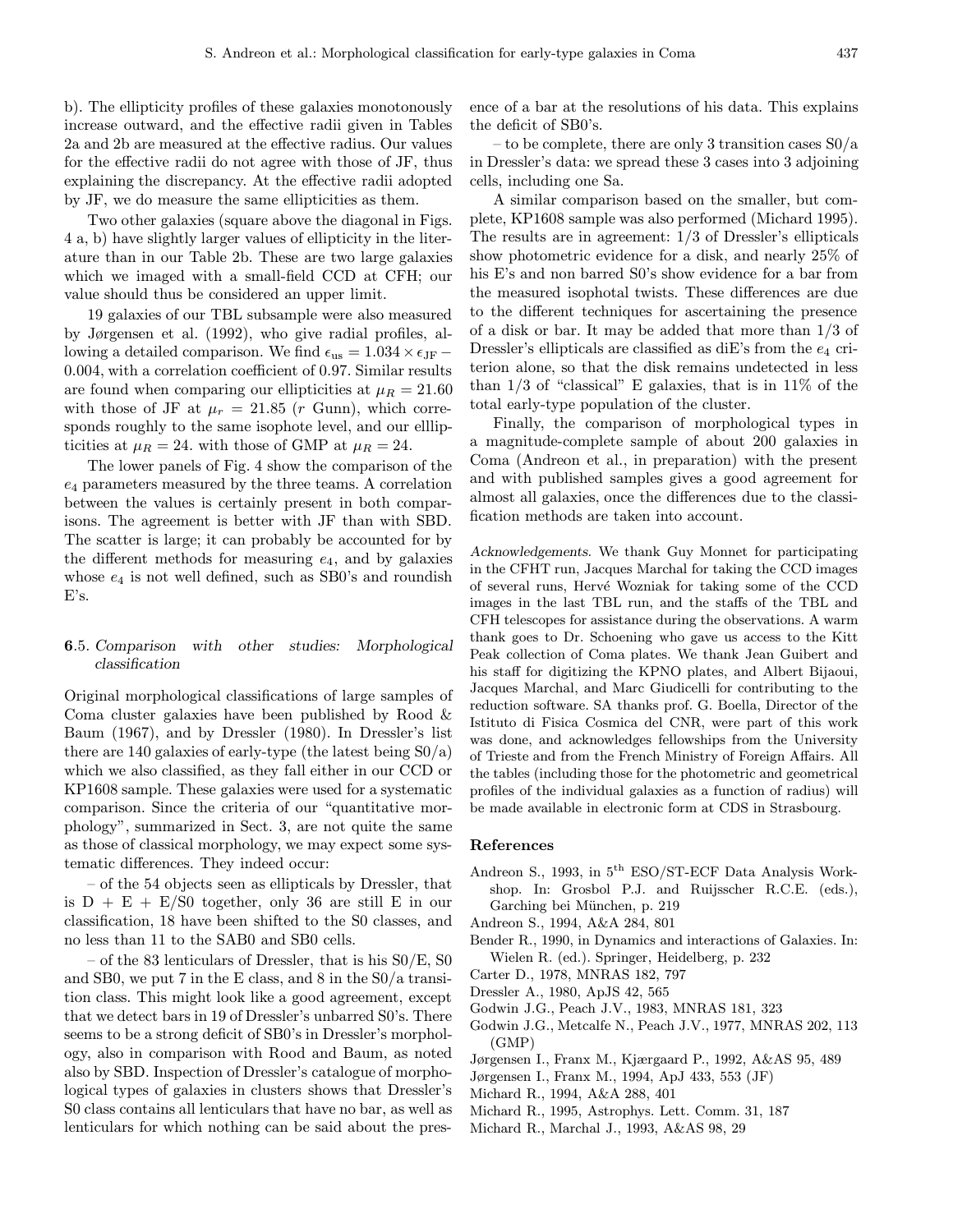

Fig. 4. Comparison of the ellipticities  $\epsilon$  obtained in this paper (upper panels) with those of JF (left) and those of SBD (right), and of the  $e_4$  obtained in this paper (bottom panels) with those of JF (left) and of SBD (right). Triangles refer to the TBL subsample, squares to the CFHT subsample, and crosses to the KP1608 sample

- Michard R., Marchal J., 1994a, A&AS 105, 481
- Michard R., Marchal J., 1994b, A&A 283, 779
- Nieto J.-L., Bender R., 1989, A&A 215, 266
- Nieto J.-L., Poulain P., Davoust E., Rosenblatt P., 1991, A&AS 88, 559
- Nieto J.-L., Poulain P., Davoust E., 1994, A&A 283, 1
- Poulain P., Nieto J.-L., Davoust E., 1992, A&AS 95, 129

Rood H.J., Baum W.A., 1967, AJ 72, 398 (RB)

- Saglia R.P., Bender R., Dressler A., 1993, A&A 279, 75 (SBD) Strom K.M., Strom S.E., 1978, AJ 83, 73
- Vaucouleurs G. de, Vaucouleurs A. de, Corwin H.G., et al., 1991, Third Reference Catalogue of Bright Galaxies. Springer Verlag (RC3)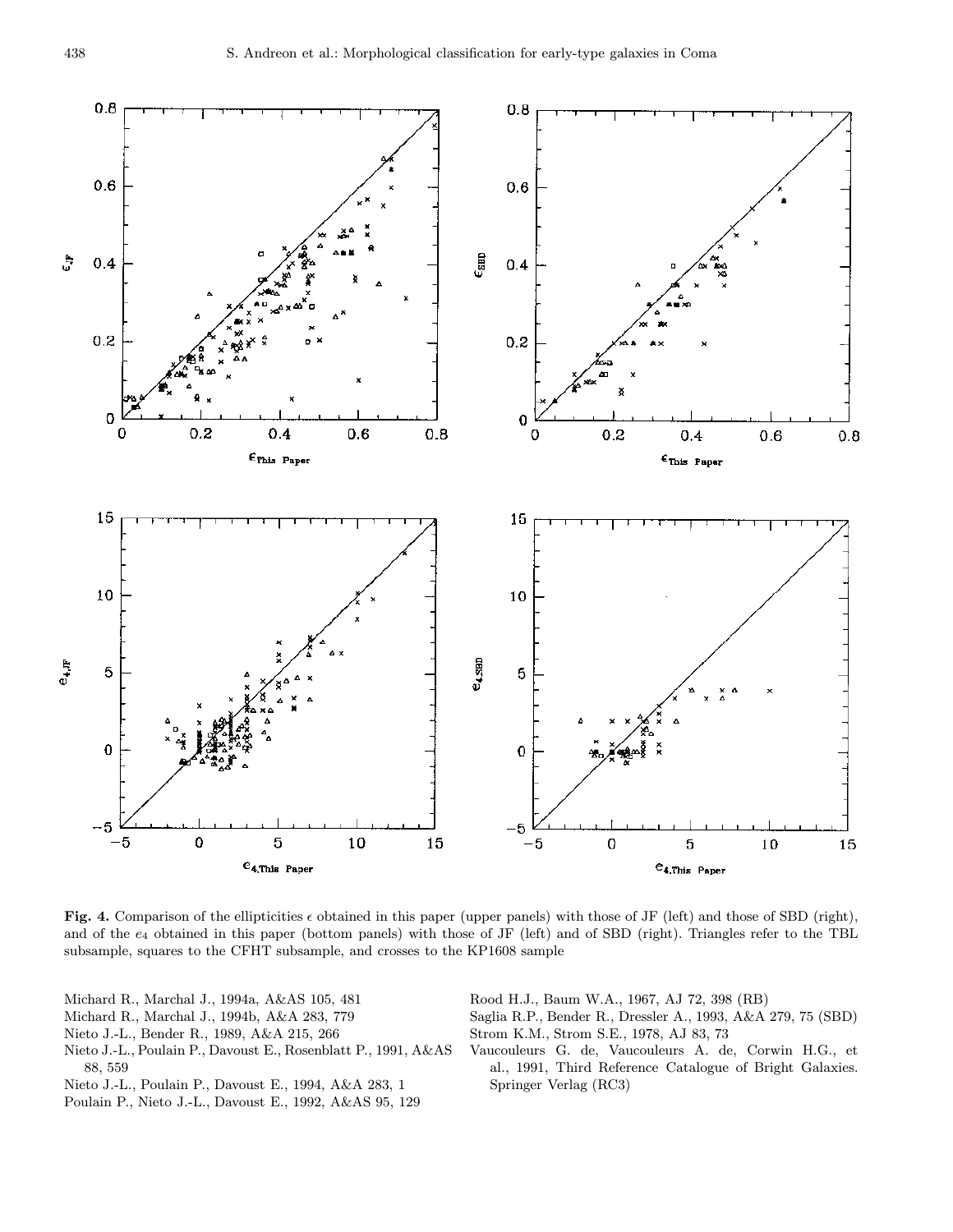| (22)                                     |                      |                 |          |                |                             |                   |                |                                                                                                                                                                                                                                 |         |                         |                 |               |               |                                   |                          |                    |                                       |         |                 |             |             |               |                     |                |                 |                |                                                                                                                                                       |                  |                      |            |                                   |               |                                                        |                       |               |                  |          |                |                 |                |                      |               |                        |             |
|------------------------------------------|----------------------|-----------------|----------|----------------|-----------------------------|-------------------|----------------|---------------------------------------------------------------------------------------------------------------------------------------------------------------------------------------------------------------------------------|---------|-------------------------|-----------------|---------------|---------------|-----------------------------------|--------------------------|--------------------|---------------------------------------|---------|-----------------|-------------|-------------|---------------|---------------------|----------------|-----------------|----------------|-------------------------------------------------------------------------------------------------------------------------------------------------------|------------------|----------------------|------------|-----------------------------------|---------------|--------------------------------------------------------|-----------------------|---------------|------------------|----------|----------------|-----------------|----------------|----------------------|---------------|------------------------|-------------|
| (21)                                     | E                    | SA <sub>0</sub> |          |                |                             |                   |                |                                                                                                                                                                                                                                 |         |                         |                 |               |               |                                   | 骂骂                       |                    | $\rm{d}\mathrm{iE}/\mathrm{SAB0}$ unE |         | Epec            |             | <b>SSE</b>  |               | S <sub>B0</sub>     | unE            | SB <sub>0</sub> | diE<br>diE/SA0 |                                                                                                                                                       | $\frac{1}{380}$  |                      |            | $\frac{\text{SAO/A}}{\text{SAO}}$ |               | <b>SB</b> 238                                          |                       |               |                  | SABO     | ЬoЕ)           |                 |                | <b>B</b> 222<br>2323 |               | 멸멸                     |             |
| $\left( 20\right)$                       | - 2                  |                 |          |                |                             |                   |                | 풍율율운율 16 융용용 3 사용                                                                                                                                                                                                               |         |                         |                 |               |               |                                   |                          |                    |                                       |         |                 |             |             |               |                     |                |                 |                | 공사관사 윷닿某자라락풀락 끓을락락풀락뚫락락락 뭉락 왔어 耳뚫물하락                                                                                                                  |                  |                      |            |                                   |               |                                                        |                       |               |                  |          |                |                 |                |                      |               |                        |             |
| (19)                                     | ġ                    | å               | ĝ        | $\frac{6}{7}$  | ę.                          | $\frac{1}{2}$     |                | 휴휴                                                                                                                                                                                                                              |         | ទំ ទំ <sup>5</sup> ផ្លូ |                 | ر<br>ويو      |               | $\mathop{\circ}\limits^{\circ}$ . |                          |                    |                                       |         |                 |             |             |               |                     |                |                 |                |                                                                                                                                                       |                  |                      |            |                                   | ģ.            | ę.                                                     |                       | ខុំ ខ្ញុំ     | ģ                | ġ.       | ខ្ពុ           | $\frac{6}{7}$   | Å              | ģ                    | ė             | ģ                      | ġ           |
| (18)                                     | 휴                    | ت<br>a          | زم<br>آ  |                | រដ្ឋក្នុង<br>ស្រុក<br>ស្រុក |                   |                |                                                                                                                                                                                                                                 |         |                         |                 |               |               |                                   |                          |                    |                                       |         |                 |             |             |               |                     |                |                 |                | នុជ្ជម្នីម្នាងម៉ូតូ ៖ដុម្បីម្ដីដូតូ ៖ ៖ដុម្បីម្ដុំដូតូម៉ូម៉ូតូ ៖ដុម្បីត្រ<br>៖ដូម្បីម្ដុំដូតូម៉ូតូ ៖ដុម្បីដូតូតូ ៖ ៖ដុម្បីម្ដុំដូតូម៉ូម៉ូតូ ៖ដុម្បីត្ |                  |                      |            |                                   |               |                                                        |                       |               |                  |          | ę              | $\frac{6}{7}$   | ្អ<br>ក្នុ     | Ĕ                    | ن<br>تا       | ÷ne-                   | ġ.          |
| $\Xi$                                    | $\frac{1}{2}$        | ξ               | ्<br>प्र | ę.             | $\frac{3}{2}$               | $\frac{\circ}{2}$ | ΡÖ.            | ê                                                                                                                                                                                                                               | š       | $\frac{8}{7}$           | å.              | Ā             | ä             | P.                                | pu.                      | $\hat{\mathbf{e}}$ | .<br>Bai                              |         | 20              | eq.         | $\tilde{E}$ | $\frac{8}{7}$ | kd                  | $\frac{9}{5}$  | bar             | $_{\rm no}$    | $\beta$                                                                                                                                               | Ĵ                | Bar<br>bar           | ė          | $\frac{6}{7}$                     | $\rm _H^o$    | $\frac{1}{2}$                                          | $\mathop{\mathsf{e}}$ | $\mathbf{e}$  | $\frac{1}{2}$    | .<br>Rai | ę.             | $\frac{0}{2}$   | ę.             | $\frac{8}{7}$        |               | ăо.                    | å           |
| $\left(16\right)$                        | 585                  |                 |          | 88             |                             |                   |                |                                                                                                                                                                                                                                 |         | 8                       | 3               |               |               | 舌                                 | 8                        | Ξ                  |                                       | 225     |                 | 콤           |             | $\mathbf{r}$  |                     |                | 응               | ≘              | ह                                                                                                                                                     | $\mathbb{Z}$     | $\mathfrak{B}$<br>R. |            |                                   |               |                                                        | Ξ                     | 8             | ਤ                | 3        | 8              | ≘               | ε              | ਠ                    |               | 353                    |             |
| වූ                                       | 0.87                 |                 |          |                |                             |                   |                |                                                                                                                                                                                                                                 |         |                         |                 |               |               |                                   |                          |                    |                                       |         |                 |             |             |               |                     |                |                 |                |                                                                                                                                                       |                  |                      |            |                                   |               |                                                        |                       |               |                  |          | 0.62           | 0.90            | 0.49           | 0.57                 |               | 537<br>0.77            |             |
| Ξ                                        |                      |                 | 8        |                |                             |                   |                |                                                                                                                                                                                                                                 |         |                         |                 |               |               |                                   |                          |                    | స                                     | 8       |                 | ă           | స           | ప             | 8                   | 5              | š               |                |                                                                                                                                                       |                  | 8                    |            |                                   |               |                                                        |                       |               |                  |          |                |                 |                |                      |               |                        |             |
| $\left(13\right)$                        |                      |                 |          |                |                             |                   |                | en en die die die staat van die stad van die stad van die stad van die stad van die stad van die stad van die<br>Stad van die stad van die stad van die stad van die stad van die stad van die stad van die stad van die stad v |         |                         | $\frac{7}{5}$ . | $\frac{4}{3}$ | $\mathbbm{S}$ |                                   | restees                  |                    |                                       |         |                 |             |             |               |                     |                |                 |                |                                                                                                                                                       |                  |                      |            |                                   | $\frac{6}{5}$ | $\frac{1}{4}$                                          | ु                     | $\frac{6}{1}$ | $\Xi$            | $-2.0$   | 루              | ្មី             |                |                      |               | စ္ဒီဒီ                 |             |
| $\begin{array}{c} (12) \\ 1 \end{array}$ | ងនិង<br>ទី១១១        |                 |          |                | 0.30                        |                   |                | ង<br>ទី មិន                                                                                                                                                                                                                     | 0.45    | 0.52                    | 0.36            | 0.66          |               | $\frac{33}{23}$                   | 0.72                     |                    | 0.83                                  | 0.80    |                 |             | ិ<br>ដូចទី៩ |               | 0.78                | $\overline{8}$ | 34              | ದ ಕೆ<br>೧.೮    |                                                                                                                                                       | 0.54             | 0.69<br>0.81         | 0.54       | 0.80                              | 0.37          | 0.74                                                   | 0.67                  | 0.83          | 0.48             | 0.62     | 0.64           | 0.89            | 0.42           |                      |               | 0.96                   |             |
| $\Xi$                                    |                      |                 |          |                | 27.55                       | ಸ                 | で              | Ξ                                                                                                                                                                                                                               |         |                         |                 | ≃             | ಸ             |                                   |                          |                    | å                                     | å       | g               | ÷,          | ಸ           | 윧             | ∉                   | 옾              | ă               | å              | ₩                                                                                                                                                     | ಸ                |                      | ಸ          |                                   |               |                                                        | 옲                     |               |                  |          | 8              |                 | ಸ              |                      |               | 8                      |             |
| (10)                                     | 10.53                |                 |          |                | စီးခံခံ<br>စစ်စစ်စ          | $\frac{15}{2}$    |                | 0.88<br>11.66<br>11.66<br>12.37                                                                                                                                                                                                 |         |                         |                 |               |               |                                   |                          |                    |                                       |         |                 |             |             |               |                     |                |                 |                | なければあるかいはない。<br>このことのは、このことはないはない。 このことはない。 こうじゅうはない こうしょう こうしょう こうしょう こうしょう                                                                          |                  |                      |            |                                   |               |                                                        |                       |               |                  | 10.46    | 10.48          |                 |                | 5885<br>9998         |               | 10.49                  | $rac{5}{2}$ |
| ම                                        |                      |                 |          |                |                             |                   |                |                                                                                                                                                                                                                                 |         |                         |                 |               |               |                                   |                          |                    |                                       |         |                 |             |             |               |                     |                |                 |                |                                                                                                                                                       |                  |                      |            |                                   |               |                                                        |                       |               |                  |          | $\frac{3}{2}$  |                 | 0.57           | 6.66<br>0.66         |               |                        | 0.82        |
| ම                                        | 1783887<br>00000     |                 |          |                |                             |                   |                | 523538883<br>53555555                                                                                                                                                                                                           |         |                         |                 |               |               |                                   |                          |                    |                                       |         |                 |             |             |               |                     |                | 5338223333223   |                |                                                                                                                                                       | 0.56             | 0.62                 | 0.68       | 0.72                              | 0.66          | 0.39                                                   | 0.73                  | 0.43          | 0.88             |          | $0.58$<br>1.26 | ैं              | $rac{3}{9}$    | $\frac{4}{3}$        |               | $\frac{0.83}{0.75}$    |             |
| E                                        | $\frac{13.33}{2.33}$ |                 |          |                | <b>8558</b><br>2222         |                   |                | 1223556<br>133556                                                                                                                                                                                                               |         |                         |                 | 14.67         |               |                                   | <b>152351</b><br>1525121 |                    |                                       |         | $354$<br>$14.3$ | 13.22       |             |               | 442<br>1442<br>1412 |                |                 |                | <b>888585</b><br>23235                                                                                                                                |                  |                      | 14.09      |                                   |               | $\begin{array}{c} 57888 \\ 27424 \\ 17424 \end{array}$ |                       |               | $13.84$<br>14.40 |          | 11.10          | 14.57           |                | 14.987<br>14.987     |               | $13.26$<br>14.07       |             |
| ©                                        |                      |                 |          |                |                             |                   |                |                                                                                                                                                                                                                                 |         |                         |                 |               |               |                                   |                          |                    |                                       |         |                 |             |             |               |                     |                |                 |                |                                                                                                                                                       |                  |                      |            |                                   |               |                                                        |                       |               |                  |          |                |                 |                |                      |               | $-2775$                |             |
| $\overline{5}$                           | $-3253$              | 3236            | -3172    | 2792           | 2697                        | -2591             | 2532           | 2372                                                                                                                                                                                                                            | $-2246$ | $-2069$                 | $-2066$         | -1970         |               | $-1895$<br>$-1790$                | $-1752$                  | -1705              | -1656                                 | $-1413$ | $-1291$         | 1225        | $-1134$     | $-1114$       | $-1109$             | $-918$         | -884            | -879           | $-841$                                                                                                                                                | $\overline{181}$ | $-762$<br>$-764$     | $-736$     | $-722$                            | $-571$        | $-565$                                                 | $-536$                | <b>392</b>    | $-384$           | $-316$   | Bg.            | $-280$          | $-278$         | $-277$               | $-268$        | $-254$                 | -170        |
| Ξ                                        |                      | NGC4944         | NGC4943  | <b>NGC+034</b> |                             | NGC4931           |                | NGC4929                                                                                                                                                                                                                         |         |                         |                 |               |               |                                   | NGC4927                  | NGC4926            |                                       | NGC4923 |                 | NGC4919     |             |               |                     | IC4051         |                 | NGC4908        | IC4045                                                                                                                                                |                  | IC4042               | IC4041     | NGC4906                           | RB100         | RB <sub>09</sub>                                       |                       | IC4021        |                  | RB167    | NGC4889        | IC4011          |                | RB077                |               | NGC4886                |             |
| ම                                        |                      |                 |          |                |                             | 3                 | $\ddot{\circ}$ | 166                                                                                                                                                                                                                             | $_{13}$ | 214                     | $_{213}$        | 227           | 228           | $\overline{8}$                    | 141                      | 348                | š,                                    | 078     | 204             | $5^{\circ}$ | 80          | 081           | 229                 | 143            | 230             | 167            | 168                                                                                                                                                   | $\overline{3}$   | 16                   | 145<br>144 | 118                               | 147           | 119                                                    |                       | 172           |                  | 707      | 148            | $\frac{8}{150}$ | $\ddot{\rm s}$ | $\frac{2}{3}$        | $\frac{3}{2}$ | 151                    |             |
| $\tilde{c}$                              | 0739                 | 0756            | 0798     | 1046           | $\frac{11}{11}$             | 1176              | 1223           | 1322                                                                                                                                                                                                                            | 1397    | 1503                    | 504             | 1566          | 1614          | 1681                              | 1715                     | 750                | 1807                                  | 2000    | 2091            | 2157        | 2237        |               | 2252<br>2259        | 2390           | 2413            | 2417           | 2440                                                                                                                                                  | 2495             | 2510<br>2516         | 2535       | 2541                              | 2651          | 2654                                                   | 2682                  | 2839          | 2847             | 2912     | 2921           | 2940            | 2945           | 2946                 | 2956          | 2975<br>$\frac{55}{2}$ |             |
| Ξ                                        | 0231                 | 0238            | 0253     | 0334           | 0352                        | 0375              | <b>BS0</b>     | 0421                                                                                                                                                                                                                            | 0453    | 0484                    | 0485            | 0504          | 0517          | 0539                              | 0552                     | 0565               | 0591                                  | 0661    | 0694            | 0718        | 0750        | 0754          | 0757                | 0812           | 0825            | 0828           | 0836                                                                                                                                                  | 0857             | 0863<br>0867         | 0874       | 0876                              | 0917          | 0918                                                   | 0930                  | 0999          | 1004             | 1035     | 1039           | 1046            | 1049           | 1050                 | 1057          | 1065                   | 1102        |

Table 2. a) Photometric parameters and classification of the CCD TBL subsample. (To be seen in landscape)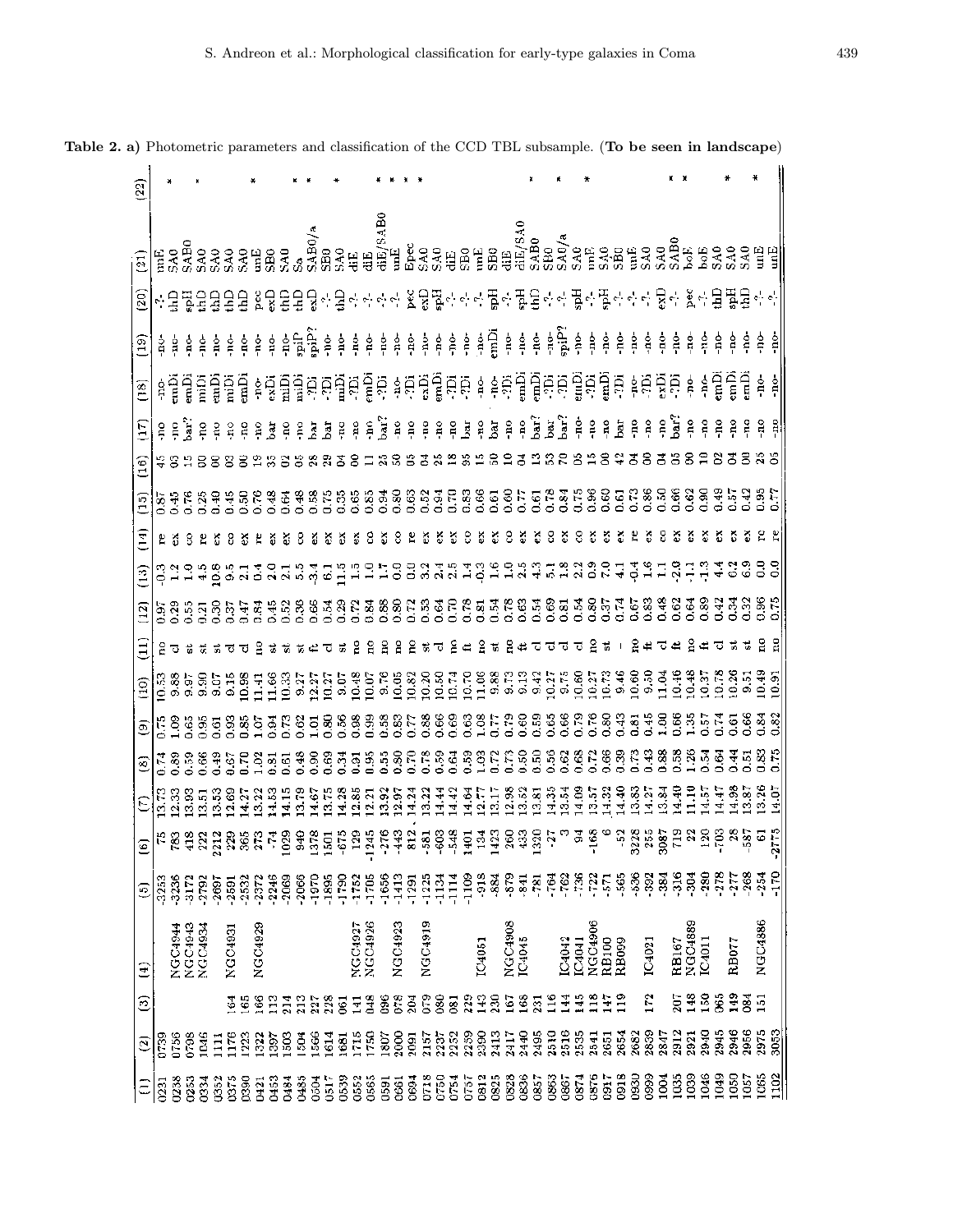## Table 2. a) continued. (To be seen in landscape)

| $\overline{22}$                                                                                                                                                                                                                          |                                                                                                                                                                                                                                  |               |               |          |                 |               |                   |              |              |                |                                |        |                   |       |       |       |       |                 |         |      |         |               |        |                           |              |       |               |        |         |                 |                |                |              |            |                  |      |                 |                 |                 |                 |                |      |      |                |      |
|------------------------------------------------------------------------------------------------------------------------------------------------------------------------------------------------------------------------------------------|----------------------------------------------------------------------------------------------------------------------------------------------------------------------------------------------------------------------------------|---------------|---------------|----------|-----------------|---------------|-------------------|--------------|--------------|----------------|--------------------------------|--------|-------------------|-------|-------|-------|-------|-----------------|---------|------|---------|---------------|--------|---------------------------|--------------|-------|---------------|--------|---------|-----------------|----------------|----------------|--------------|------------|------------------|------|-----------------|-----------------|-----------------|-----------------|----------------|------|------|----------------|------|
|                                                                                                                                                                                                                                          |                                                                                                                                                                                                                                  |               |               |          |                 |               |                   |              |              |                |                                |        |                   |       |       |       |       |                 |         |      |         |               |        |                           |              |       |               |        |         |                 |                |                |              |            |                  |      |                 |                 |                 |                 |                |      |      |                |      |
|                                                                                                                                                                                                                                          |                                                                                                                                                                                                                                  |               |               |          |                 |               |                   |              |              |                |                                |        |                   |       |       |       |       |                 |         |      |         |               |        |                           |              |       |               |        |         |                 |                |                |              |            |                  |      |                 |                 |                 |                 |                |      |      |                |      |
| $\overline{a}$                                                                                                                                                                                                                           |                                                                                                                                                                                                                                  |               |               |          |                 |               |                   |              |              |                |                                |        |                   |       |       |       |       |                 |         |      |         |               |        |                           |              |       |               |        |         |                 |                |                |              |            |                  |      |                 |                 |                 |                 |                |      |      | å,             |      |
| $\frac{1}{2}$                                                                                                                                                                                                                            | ្តុំ នុង្គក្នុង ក្នុង ក្នុង ក្នុង ក្នុង ក្នុង ក្នុង ក្នុង ក្នុង ក្នុង ក្នុង ក្នុង ក្នុង ក្នុង ក្នុង ក្នុង ក្នុង<br>នុង្គក្នុង ក្នុង ក្នុង ក្នុង ក្នុង ក្នុង ក្នុង ក្នុង ក្នុង ក្នុង ក្នុង ក្នុង ក្នុង ក្នុង ក្នុង ក្នុង ក្នុង ក្ |               |               |          |                 |               |                   |              |              |                |                                |        |                   |       |       |       |       |                 |         |      |         |               |        |                           |              |       |               |        |         |                 |                |                |              |            |                  |      |                 |                 |                 |                 |                |      |      |                |      |
|                                                                                                                                                                                                                                          |                                                                                                                                                                                                                                  |               |               |          |                 |               |                   |              |              |                |                                |        |                   |       |       |       |       |                 |         |      |         |               |        |                           |              |       |               |        |         |                 |                |                |              |            |                  |      |                 |                 |                 |                 |                |      |      |                |      |
| $\widetilde{5}$                                                                                                                                                                                                                          |                                                                                                                                                                                                                                  |               |               |          |                 |               |                   |              |              |                |                                |        |                   |       |       |       |       |                 |         |      |         | 2883182       |        |                           |              |       |               |        |         |                 | 2882828288625  |                |              |            |                  |      | 88              |                 |                 |                 |                |      |      |                |      |
|                                                                                                                                                                                                                                          |                                                                                                                                                                                                                                  |               |               |          |                 |               |                   |              |              |                |                                |        |                   |       |       |       |       |                 |         |      |         |               |        |                           |              |       |               |        |         |                 |                |                |              |            |                  |      |                 |                 |                 |                 |                |      |      |                |      |
| $\mathbf{14}$                                                                                                                                                                                                                            |                                                                                                                                                                                                                                  |               |               |          |                 |               |                   |              |              |                |                                |        |                   |       |       |       |       |                 | ×       |      |         |               |        | X.                        | -8           |       |               |        |         |                 |                |                |              |            |                  |      |                 |                 |                 |                 |                |      |      |                |      |
| $\Xi$                                                                                                                                                                                                                                    |                                                                                                                                                                                                                                  |               |               |          |                 |               |                   |              |              |                | ុលវាក្តុសូច្ច<br>ស្រុកក្តុងក្ត |        |                   |       |       |       |       |                 |         |      |         |               |        |                           |              |       |               |        |         |                 |                |                |              |            |                  |      |                 |                 |                 |                 |                |      |      |                |      |
| $\widetilde{\Xi}$                                                                                                                                                                                                                        |                                                                                                                                                                                                                                  |               |               |          |                 |               |                   |              |              |                |                                |        |                   |       |       |       |       |                 |         |      |         |               |        |                           |              |       |               |        |         |                 |                |                |              |            |                  |      |                 |                 |                 |                 |                |      |      |                |      |
| Ξ                                                                                                                                                                                                                                        |                                                                                                                                                                                                                                  |               |               |          |                 |               |                   |              |              |                |                                |        |                   |       |       |       |       |                 |         |      |         |               |        | $2 \times 2$ $2 \times 2$ |              |       |               |        |         |                 |                |                |              |            |                  |      |                 |                 |                 |                 |                |      |      |                |      |
|                                                                                                                                                                                                                                          |                                                                                                                                                                                                                                  |               |               |          |                 |               |                   |              |              |                |                                |        |                   |       |       |       |       |                 |         |      |         |               |        |                           |              |       |               |        |         |                 |                |                |              |            |                  |      |                 |                 |                 |                 |                |      |      |                |      |
|                                                                                                                                                                                                                                          |                                                                                                                                                                                                                                  |               |               |          |                 |               |                   |              |              |                |                                |        |                   |       |       |       |       |                 |         |      |         |               |        |                           |              |       |               |        |         |                 |                |                |              |            |                  |      |                 |                 |                 |                 |                |      |      |                |      |
|                                                                                                                                                                                                                                          | $\circ$                                                                                                                                                                                                                          |               |               |          |                 |               |                   |              |              |                |                                |        |                   |       |       |       |       |                 |         |      |         |               |        |                           |              |       |               |        |         |                 |                |                |              |            |                  |      |                 |                 |                 |                 |                |      |      |                |      |
|                                                                                                                                                                                                                                          |                                                                                                                                                                                                                                  |               |               |          |                 |               |                   |              |              |                |                                |        |                   |       |       |       |       |                 |         |      |         |               |        |                           |              |       |               |        |         |                 |                |                |              |            |                  |      |                 |                 |                 |                 |                |      |      |                |      |
| $\circledcirc$   ಪ್ರಜಾಧ ಪ್ರಜಾಧ ಪ್ರಸ್ತುವ ಪ್ರಜಾಧ ಪ್ರಶ್ನೆ ಸಂಸ್ಥೆಯ ಸಂಸ್ಥೆಯ ಸಂಸ್ಥೆಯ ಸಂಸ್ಥೆಯ ಸಂಸ್ಥೆಯ ಸಂಸ್ಥೆಯ ಸಂಸ್ಥೆಯ ಸಂಸ್ಥೆಯ<br>- ಪ್ರಶಸ್ತಿ ಪ್ರಸ್ತುವ ಪ್ರಸ್ತುವ ಸಂಸ್ಥೆಯ ಸಂಸ್ಥೆಯ ಸಂಸ್ಥೆಯ ಸಂಸ್ಥೆಯ ಸಂಸ್ಥೆಯ ಸಂಸ್ಥೆಯ ಸಂಸ್ಥೆಯ ಸಂಸ್ಥೆಯ ಸಂಸ್ಥೆಯ ಸಂಸ್ಥೆಯ ಸ |                                                                                                                                                                                                                                  |               |               |          |                 |               |                   |              |              |                |                                |        |                   |       |       |       |       |                 |         |      |         |               |        |                           |              |       |               |        |         |                 |                |                |              |            |                  |      |                 |                 |                 |                 |                |      |      |                |      |
| ම                                                                                                                                                                                                                                        | $-168$                                                                                                                                                                                                                           | $-132$        | 류             | $\Xi$    | $\mathbf{3}$    | S             | $\rm ^{8}$        | $\mathbb{R}$ | $\mathbb{S}$ | 38             | 183                            | 211    | 219               | 262   | 263   | 331   | 334   | $\frac{3}{2}$   | 398     | 423  | 426     | 492           | 502    | 519                       | 545          | 599   | 630           | 707    | 769     | SQ <sub>8</sub> | $\overline{5}$ | 977            | 979          | <b>980</b> | 992              | 1173 | 1721            | 1724            | 1729            | 1754            | 1762           | 1855 | 1867 | 1877           | 2076 |
| Ξ                                                                                                                                                                                                                                        | <b>NGC4881</b>                                                                                                                                                                                                                   | RB155         | RB049         | NGC4876  | RB043           |               | RB <sub>041</sub> |              | <b>RB038</b> | <b>VGC4875</b> | RB026                          | IC3976 | RB <sub>022</sub> | RB014 | RB013 | RB136 | RB006 | VGC4865         | VCC4867 |      | NGC4864 | IC3959        | IC3957 | IC3955                    | VCC4860      | RB260 |               | IC3947 | NGC4854 |                 | RB243          |                | <b>RB188</b> |            | RB241            |      | <b>NGC4842b</b> | <b>NGC4842a</b> | <b>NGC4841b</b> | <b>NGC4841a</b> | <b>NGC4840</b> |      |      | NGC4839        |      |
| මු                                                                                                                                                                                                                                       | 5                                                                                                                                                                                                                                | $\frac{3}{2}$ | ្ម            | $^{124}$ | 125             |               | 102               |              | 54           | ξ              | $5^{\circ}$                    | 88     | E,                | 횬     | 132   | 208   | ğ     | Ê               | S       | ្កិ  | 159     | $\frac{6}{2}$ | g      | $\frac{8}{2}$             | $\mathbb{E}$ | 135   | $\frac{2}{2}$ | 072    | 88      |                 | 182            | $\overline{0}$ | 059          |            | $\overline{161}$ |      | 023             | 8               | 239             | 240             | $\frac{6}{5}$  | 033  | ä    | $\overline{a}$ | 024  |
| Ξ                                                                                                                                                                                                                                        | 3055                                                                                                                                                                                                                             | 3084          | 3178          | 3201     | 3222            | 3259          | 3262              | 3273         | 3291         | 3296           | 3390                           | 3423   | 3433              | 3484  | 3487  | 3553  | 3557  | 3561            | 3639    | 3661 | 3664    | 3730          | 3739   | 3761                      | 3792         | 3851  | 3879          | 3958   | 1017    | 4044            | 4200           | 4206           | 4209         | 4213       | 4230             | 4362 | 4792            | 4794            | 4806            | 4822            | 4829           | 4907 | 4918 | 4928           | 5051 |
| Ξ                                                                                                                                                                                                                                        | ğ                                                                                                                                                                                                                                | iii           | $\frac{5}{1}$ | 1172     | $\frac{5}{181}$ | $\frac{1}{2}$ | 1198              | 1204         | 1210         | 1214           | 1258                           | 1274   | 1277              | 1300  | 1302  | 1327  | 1329  | $\frac{53}{21}$ | 1365    | 1375 | 1378    | 1401          | 1406   | 1414                      | 425          | 1444  | 1453          | 1485   | 1507    | 1524            | 1581           | 1584           | 1585         | 1588       | 1594             | 1646 | 1821            | 1823            | 1828            | 1831            | 1834           | 1869 | 1874 | 1878           | 1931 |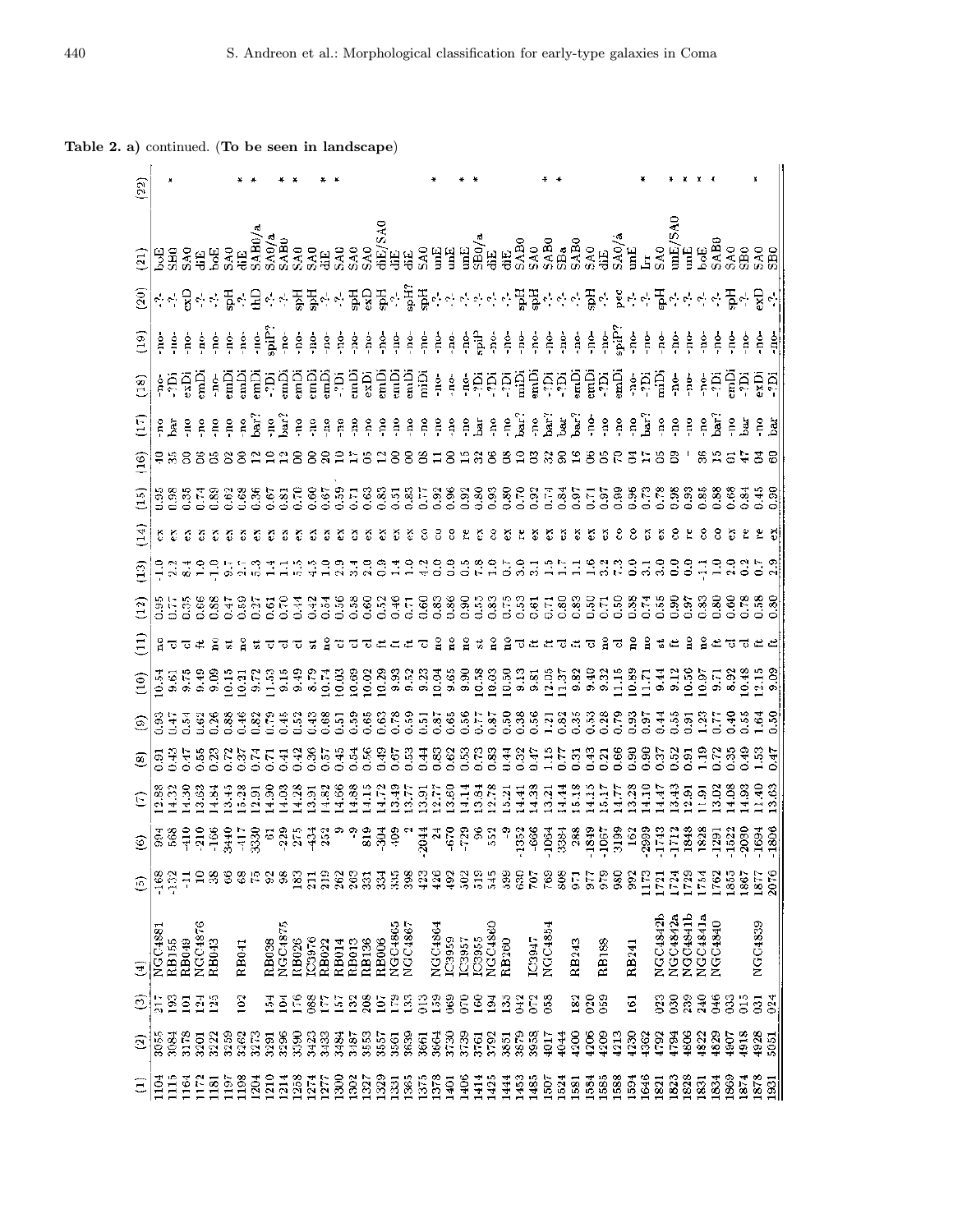Table 2. a) continued. (To be seen in landscape)

Table 2. b) Photometric parameters and classification of the CCD CFHT subsample. (To be seen in landscape)

| $\left[ 3\right]$                                                                                                                                                                                                                                                                                                                                                                                                                                          |                   |         |   |             |                            |              |     |                                                                                                                |     |                                                    |        |    |     |                          |                |
|------------------------------------------------------------------------------------------------------------------------------------------------------------------------------------------------------------------------------------------------------------------------------------------------------------------------------------------------------------------------------------------------------------------------------------------------------------|-------------------|---------|---|-------------|----------------------------|--------------|-----|----------------------------------------------------------------------------------------------------------------|-----|----------------------------------------------------|--------|----|-----|--------------------------|----------------|
|                                                                                                                                                                                                                                                                                                                                                                                                                                                            |                   |         |   |             |                            |              |     |                                                                                                                |     |                                                    |        |    |     |                          |                |
| $\left(\overline{20}\right)$                                                                                                                                                                                                                                                                                                                                                                                                                               | 플루카라라 &카라로카 풇융융통화 |         |   |             |                            |              |     |                                                                                                                |     |                                                    |        |    |     |                          |                |
|                                                                                                                                                                                                                                                                                                                                                                                                                                                            |                   |         |   |             |                            |              |     |                                                                                                                |     |                                                    |        |    | ģ   | $\overline{\phantom{a}}$ | ģ              |
| $ \widehat{2} \widehat{4}\widehat{5} \widehat{4}$ $ \widehat{4} \widehat{5} \widehat{5} \widehat{6} \widehat{7} \widehat{4} \widehat{7} \widehat{4} \widehat{7} \widehat{4} \widehat{7} \widehat{7} \widehat{7} \widehat{7} \widehat{7} \widehat{7} \widehat{7} \widehat{7} \widehat{7} \widehat{7} \widehat{7} \widehat{7} \widehat{7} \widehat{7} \widehat{7} \widehat{7} \widehat{7} \widehat{7} \widehat{7} \widehat{7} \widehat{7} \widehat{7} \wide$ |                   |         |   |             |                            |              |     |                                                                                                                |     |                                                    |        |    |     |                          | emDi           |
| $ \widetilde{\Xi} $ a a                                                                                                                                                                                                                                                                                                                                                                                                                                    |                   |         |   |             |                            |              |     |                                                                                                                |     |                                                    |        |    |     | ដុំ                      | ă              |
| $\begin{array}{c} 16 \\ 1 \end{array}$                                                                                                                                                                                                                                                                                                                                                                                                                     | 8                 |         |   | នី ដ        | 8                          | $\mathbf{e}$ | 鸟   |                                                                                                                | ន្ទ |                                                    | g      |    |     |                          | ň              |
| $\left(15\right)$                                                                                                                                                                                                                                                                                                                                                                                                                                          |                   |         |   |             |                            |              |     |                                                                                                                |     |                                                    |        |    |     |                          |                |
| 회                                                                                                                                                                                                                                                                                                                                                                                                                                                          | ័                 | č       | Ë |             | 8                          | £            | 레   | ă                                                                                                              | ŏ   | ŏ                                                  | č      |    | ő   |                          | g              |
| 호 - 그 그 그 이 시 - 그 이 있는 그 그 이 있<br>그 그 그 이 이 시 이 - 니 이 이 그 이 이 이                                                                                                                                                                                                                                                                                                                                                                                            |                   |         |   |             |                            |              |     |                                                                                                                |     |                                                    |        |    |     |                          | $\ddot{\rm o}$ |
|                                                                                                                                                                                                                                                                                                                                                                                                                                                            |                   |         |   |             |                            |              |     |                                                                                                                |     |                                                    |        |    |     |                          |                |
| $\Xi$ $\approx$ $\Xi$                                                                                                                                                                                                                                                                                                                                                                                                                                      |                   |         | g | $\tilde{a}$ | Ë                          | g            | 회회  |                                                                                                                |     |                                                    |        |    |     |                          | å              |
|                                                                                                                                                                                                                                                                                                                                                                                                                                                            |                   |         |   |             |                            |              |     |                                                                                                                |     |                                                    |        |    |     |                          |                |
|                                                                                                                                                                                                                                                                                                                                                                                                                                                            |                   |         |   |             |                            |              |     |                                                                                                                |     |                                                    |        |    |     |                          |                |
|                                                                                                                                                                                                                                                                                                                                                                                                                                                            |                   |         |   |             |                            |              |     |                                                                                                                |     |                                                    |        |    |     |                          |                |
|                                                                                                                                                                                                                                                                                                                                                                                                                                                            |                   |         |   |             |                            |              |     |                                                                                                                |     |                                                    |        |    |     |                          |                |
| $\frac{1}{2}$ $\frac{1}{3}$ $\frac{1}{3}$ $\frac{2}{3}$ $\frac{3}{2}$ $\frac{1}{3}$ $\frac{1}{3}$ $\frac{3}{4}$ $\frac{1}{2}$ $\frac{1}{3}$ $\frac{1}{4}$ $\frac{1}{3}$ $\frac{1}{3}$ $\frac{1}{3}$ $\frac{1}{3}$ $\frac{1}{3}$ $\frac{1}{3}$ $\frac{1}{3}$ $\frac{1}{3}$ $\frac{1}{3}$ $\frac{1}{3}$ $\frac{1}{3}$                                                                                                                                        |                   |         |   |             |                            |              |     |                                                                                                                |     |                                                    |        |    |     |                          |                |
|                                                                                                                                                                                                                                                                                                                                                                                                                                                            | 217               |         |   |             |                            |              |     | $\begin{array}{c} 333788867678 \\ 33331833676733368711 \\ 33333336871733368711 \\ 333333687111 \\ \end{array}$ |     |                                                    |        |    |     |                          | $^{2429}$      |
|                                                                                                                                                                                                                                                                                                                                                                                                                                                            |                   | VCC4824 |   |             |                            | NGC4816      |     |                                                                                                                |     | RB039<br>RB017<br>RB261<br>RB183<br>RB183<br>RB182 |        |    |     |                          | IGC-1827       |
| $(3)$ (4)                                                                                                                                                                                                                                                                                                                                                                                                                                                  | Ι÷                |         |   |             |                            |              |     |                                                                                                                |     |                                                    |        |    |     |                          |                |
| $\ket{\mathbf{\hat{o}}}$                                                                                                                                                                                                                                                                                                                                                                                                                                   |                   |         |   |             | <b>85588889</b><br>5358888 |              |     | <b>15333333</b><br>8886999                                                                                     |     |                                                    |        |    |     |                          |                |
|                                                                                                                                                                                                                                                                                                                                                                                                                                                            |                   |         |   |             | ersen<br>Sesen             |              | 297 | 1822<br>1823                                                                                                   |     |                                                    | $-426$ | 33 | 636 | $-647$                   |                |

| $\widetilde{\mathbf{z}}$                                     |                               |                      |                 |       |                                            |                                                                                                                                                                                                                                                                                                                |         |                    |                |                                                                                                                                                                                                                                                                                                                |        |         |                |         |        |                          |              |
|--------------------------------------------------------------|-------------------------------|----------------------|-----------------|-------|--------------------------------------------|----------------------------------------------------------------------------------------------------------------------------------------------------------------------------------------------------------------------------------------------------------------------------------------------------------------|---------|--------------------|----------------|----------------------------------------------------------------------------------------------------------------------------------------------------------------------------------------------------------------------------------------------------------------------------------------------------------------|--------|---------|----------------|---------|--------|--------------------------|--------------|
| $\Xi$                                                        |                               |                      |                 |       | Saabel gaaaaabaabaa gaa                    |                                                                                                                                                                                                                                                                                                                |         |                    |                |                                                                                                                                                                                                                                                                                                                |        |         |                |         |        |                          |              |
| $\widetilde{\mathrm{g}}$                                     |                               |                      |                 |       |                                            |                                                                                                                                                                                                                                                                                                                |         |                    |                |                                                                                                                                                                                                                                                                                                                |        |         |                |         |        |                          |              |
| ີອ                                                           |                               | ဒိုင်းနိ             |                 | Ê     | ġ                                          |                                                                                                                                                                                                                                                                                                                |         |                    |                | $\begin{array}{ccccccccccccc}\n\hat{e} & \hat{e} & \hat{e} & \hat{e} & \hat{e} & \hat{e}\n\end{array}$                                                                                                                                                                                                         |        | ę.      |                |         | ំដូម៉ី | ġ                        | ġ            |
| <u>ෙ</u>                                                     |                               |                      |                 |       | មិត្ត<br>មិន មិន មិត្តិ មិត្តិ មិន មិន មិន |                                                                                                                                                                                                                                                                                                                |         |                    |                |                                                                                                                                                                                                                                                                                                                |        |         |                |         |        | $\frac{6}{7}$            | ģ            |
| Ē                                                            | $_{\rm n}^{\rm o}$            | g                    | 유               | ş     | g                                          | å                                                                                                                                                                                                                                                                                                              | ş       |                    | ដ្ឋ ខ្ពុ       | $\frac{2}{7}$ $\frac{2}{7}$                                                                                                                                                                                                                                                                                    |        | g       | å              | å       | g      | å                        | å            |
| $\left( \frac{16}{2} \right)$                                | 883                           |                      |                 |       |                                            |                                                                                                                                                                                                                                                                                                                |         |                    |                | 8383                                                                                                                                                                                                                                                                                                           |        |         |                |         | ຌ      | 32                       |              |
| $\left(15\right)$                                            | Э.<br>Ч                       | Å                    |                 | ၊ န္တ | ĺ                                          |                                                                                                                                                                                                                                                                                                                |         |                    |                | $\frac{1833}{500}$ $\frac{2}{50}$ $\frac{2}{50}$ $\frac{2}{50}$ $\frac{2}{50}$ $\frac{2}{50}$ $\frac{2}{50}$ $\frac{2}{50}$ $\frac{2}{50}$ $\frac{2}{50}$ $\frac{2}{50}$ $\frac{2}{50}$ $\frac{2}{50}$ $\frac{2}{50}$ $\frac{2}{50}$ $\frac{2}{50}$ $\frac{2}{50}$ $\frac{2}{50}$ $\frac{2}{50}$ $\frac{2}{50$ |        |         | $\mathfrak{f}$ |         | i      | $\overline{\phantom{a}}$ | I            |
| $\left( \begin{smallmatrix} 4 \ 1 \end{smallmatrix} \right)$ | ូ ខ                           |                      | ్               | ٤     | č                                          | ٢                                                                                                                                                                                                                                                                                                              | ద       | č                  | Š              | £,                                                                                                                                                                                                                                                                                                             | ă      | 8       | 8              | ă       | š      | g                        | ပ္မ          |
| $\widehat{\Xi}$                                              | strate de la caso de la della |                      |                 |       |                                            |                                                                                                                                                                                                                                                                                                                |         |                    |                |                                                                                                                                                                                                                                                                                                                |        |         |                |         |        |                          |              |
| $\left(12\right)$                                            |                               |                      |                 |       |                                            |                                                                                                                                                                                                                                                                                                                |         |                    |                |                                                                                                                                                                                                                                                                                                                |        |         |                |         |        |                          |              |
| Ξ                                                            | $\overline{\mathfrak{m}}$     | $\frac{8}{11}$       | $\frac{2}{\pi}$ | 2     | 읍                                          |                                                                                                                                                                                                                                                                                                                |         | ⊄                  | $\mathfrak{S}$ |                                                                                                                                                                                                                                                                                                                | ಕಿ ಇ   | å       | g              | 2       | Ë      | å                        | $\mathbf{a}$ |
| $\Xi$                                                        |                               | 83<br>83311<br>89911 |                 |       |                                            | $\frac{3}{2}$                                                                                                                                                                                                                                                                                                  |         |                    |                | $\frac{15}{9}$ $\frac{68888888886}{60000000000}$                                                                                                                                                                                                                                                               |        |         |                |         |        |                          |              |
| <u>ခြေခံ မိ</u>                                              |                               |                      |                 |       |                                            | $\frac{15}{2}$                                                                                                                                                                                                                                                                                                 |         |                    |                | $\begin{array}{r} \mid \frac{82}{10} \mid \frac{12}{10} \frac{12}{10} \frac{12}{10} \frac{12}{10} \frac{12}{10} \frac{12}{10} \frac{12}{10} \frac{12}{10} \end{array}$                                                                                                                                         |        |         |                |         |        |                          |              |
| @                                                            | ြီး အီ R မွိ<br>ခြင်္ခင်      |                      |                 |       |                                            | $^{+6.5}$                                                                                                                                                                                                                                                                                                      |         | $\frac{1}{6}$      |                | $\begin{array}{r} \n 1.73 & 7.80 & 0.80 & 0.80 & 0.80 & 0.80 & 0.80 & 0.80 & 0.80 & 0.80 & 0.80 & 0.80 & 0.80 & 0.80 & 0.80 & 0.80 & 0.80 & 0.80 & 0.80 & 0.80 & 0.80 & 0.80 & 0.80 & 0.80 & 0.80 & 0.80 & 0.80 & 0.80 & 0.80 & 0.80 & 0.80 & 0.80 & 0.80 & 0.80 & 0.80 & $                                    |        |         |                |         |        |                          |              |
| Ξ                                                            | 12828<br>1222                 |                      |                 |       |                                            | $\begin{array}{r} \n 1.53 \\ 1.54 \\ 1.55 \\ 1.56 \\ 1.57 \\ 1.58 \\ 1.59 \\ 1.59 \\ 1.59 \\ 1.59 \\ 1.59 \\ 1.59 \\ 1.59 \\ 1.59 \\ 1.59 \\ 1.59 \\ 1.59 \\ 1.59 \\ 1.59 \\ 1.59 \\ 1.59 \\ 1.59 \\ 1.59 \\ 1.59 \\ 1.59 \\ 1.59 \\ 1.59 \\ 1.59 \\ 1.59 \\ 1.59 \\ 1.59 \\ 1.59 \\ 1.59 \\ 1.59 \\ 1.59 \\ $ |         |                    |                |                                                                                                                                                                                                                                                                                                                |        |         |                |         |        |                          |              |
| Ξ                                                            | $\frac{370}{1245}$            |                      | $\frac{3}{4}$   |       |                                            | $(3.58)$                                                                                                                                                                                                                                                                                                       |         |                    |                |                                                                                                                                                                                                                                                                                                                |        |         |                |         |        |                          |              |
| ଛ                                                            | <b>BESSER ERES EN ELESES</b>  |                      |                 |       |                                            |                                                                                                                                                                                                                                                                                                                |         |                    |                |                                                                                                                                                                                                                                                                                                                |        |         |                |         |        |                          |              |
|                                                              |                               | GC4926               |                 | 18129 | GC <sub>488</sub>                          | <b>GC488</b>                                                                                                                                                                                                                                                                                                   | ICC4876 | VGC4865<br>VGC4867 |                | <b>GC4864</b>                                                                                                                                                                                                                                                                                                  | GC4842 | GC4842. |                | IGC4841 |        |                          |              |
| ლ                                                            |                               |                      |                 |       |                                            |                                                                                                                                                                                                                                                                                                                |         |                    | 3              |                                                                                                                                                                                                                                                                                                                |        |         |                |         |        |                          |              |
|                                                              |                               |                      |                 |       | 5<br>197                                   |                                                                                                                                                                                                                                                                                                                |         | គ្គនី<br>អង្គនី    |                | $\tilde{36}$                                                                                                                                                                                                                                                                                                   | 179    | 679     | 180            | 1822    | 1928   | ia⊄                      | 549          |
|                                                              |                               |                      |                 | ë.    | 1035                                       |                                                                                                                                                                                                                                                                                                                |         |                    |                | $\frac{17388}{13382833}$                                                                                                                                                                                                                                                                                       |        |         | 1828           | 1831    | 1878   |                          |              |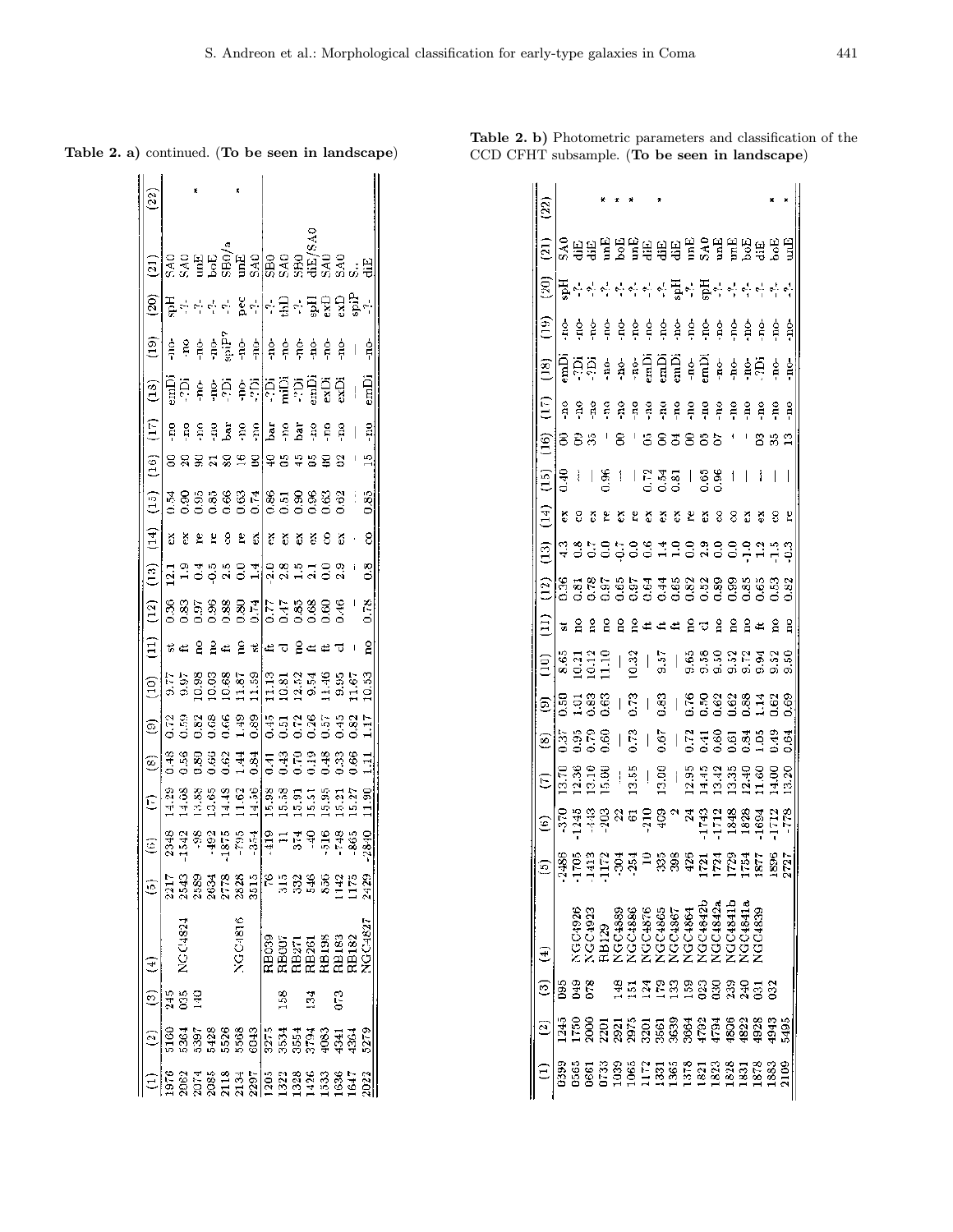| $(22)$                                                                                                  |      |        |                                                                                                                                             |                |          |                |                 |                |               |       |                |       |            |                |                |               |                |                  |        |                |               |       |                |                  |                  |                |        |                |                  |                   |                 |                         |     |                                                                                                                                                                                                                                                                                                                                                                                                                                              |       |                |                |                |                |       |              |                                                                                                                                                                                                                                                                                                                  |                |                                                         |
|---------------------------------------------------------------------------------------------------------|------|--------|---------------------------------------------------------------------------------------------------------------------------------------------|----------------|----------|----------------|-----------------|----------------|---------------|-------|----------------|-------|------------|----------------|----------------|---------------|----------------|------------------|--------|----------------|---------------|-------|----------------|------------------|------------------|----------------|--------|----------------|------------------|-------------------|-----------------|-------------------------|-----|----------------------------------------------------------------------------------------------------------------------------------------------------------------------------------------------------------------------------------------------------------------------------------------------------------------------------------------------------------------------------------------------------------------------------------------------|-------|----------------|----------------|----------------|----------------|-------|--------------|------------------------------------------------------------------------------------------------------------------------------------------------------------------------------------------------------------------------------------------------------------------------------------------------------------------|----------------|---------------------------------------------------------|
| $\begin{pmatrix} 21 \end{pmatrix}$                                                                      |      |        |                                                                                                                                             |                |          |                |                 |                |               |       |                |       |            |                |                |               |                |                  |        |                |               |       |                |                  |                  |                |        |                |                  |                   |                 |                         |     |                                                                                                                                                                                                                                                                                                                                                                                                                                              |       |                |                |                |                |       |              |                                                                                                                                                                                                                                                                                                                  |                | $3.338888882358368888883500$                            |
| $\widetilde{S}$                                                                                         |      |        |                                                                                                                                             |                |          |                |                 |                |               |       |                |       |            |                |                |               |                |                  |        |                |               |       |                |                  |                  |                |        |                |                  |                   |                 |                         |     | 물꿀융물리   물   풀毒葛县리스의 본리스 풀물물의 이   본리물물리를리 본물물품이 본리스 풀                                                                                                                                                                                                                                                                                                                                                                                         |       |                |                |                |                |       |              |                                                                                                                                                                                                                                                                                                                  |                | 추천명                                                     |
| έĴ                                                                                                      |      |        | ខ្ញុំ ខ្ញុំ ខ្ញុំ ម្ចុំ                                                                                                                     |                |          |                |                 | $\frac{1}{2}$  |               |       |                |       |            |                |                |               |                |                  |        |                |               |       |                |                  |                  |                |        |                |                  |                   |                 |                         |     |                                                                                                                                                                                                                                                                                                                                                                                                                                              |       |                |                |                |                |       |              |                                                                                                                                                                                                                                                                                                                  |                | 좋遠 훼                                                    |
| (18)                                                                                                    |      |        | ម្ពិម្ពិម្ពិន្តី                                                                                                                            |                |          |                |                 |                |               |       |                |       |            |                |                |               |                |                  |        |                |               |       |                |                  |                  |                |        |                |                  |                   |                 |                         |     |                                                                                                                                                                                                                                                                                                                                                                                                                                              |       |                |                |                |                |       |              |                                                                                                                                                                                                                                                                                                                  |                | 1 월 1 출입효율효효효 후를 하통법출 # \$ 1 효효법출효률합 # 통법률립 # 효법률 1 효회법 |
| $\Xi$                                                                                                   |      |        | $\frac{1}{2}$ $\frac{1}{2}$ $\frac{1}{2}$ $\frac{1}{2}$ $\frac{1}{2}$ $\frac{1}{2}$ $\frac{1}{2}$ $\frac{1}{2}$ $\frac{1}{2}$ $\frac{1}{2}$ |                |          |                |                 |                |               |       |                |       |            |                |                |               |                |                  |        |                |               |       |                |                  |                  |                |        |                |                  |                   |                 |                         |     |                                                                                                                                                                                                                                                                                                                                                                                                                                              |       |                |                |                |                |       |              |                                                                                                                                                                                                                                                                                                                  | ਵੇਂ ਰੋ         | $\frac{8}{7}$                                           |
| $\overline{16}$                                                                                         |      |        | 88485                                                                                                                                       |                |          |                |                 | 3              |               |       |                |       | 8895398558 |                |                |               |                |                  |        |                |               |       |                |                  |                  | 35             |        |                |                  |                   |                 |                         |     | 음름음은                                                                                                                                                                                                                                                                                                                                                                                                                                         |       |                |                |                |                |       |              |                                                                                                                                                                                                                                                                                                                  |                | $\frac{3}{2}$                                           |
| $\frac{5}{2}$                                                                                           |      |        | <b>SEERS</b>                                                                                                                                |                |          |                |                 |                |               |       |                |       |            |                |                |               |                |                  |        |                |               |       |                |                  |                  |                |        |                |                  |                   |                 |                         |     |                                                                                                                                                                                                                                                                                                                                                                                                                                              |       |                |                |                |                |       |              |                                                                                                                                                                                                                                                                                                                  |                | ន្ទីឡូ                                                  |
| Ξ                                                                                                       |      |        |                                                                                                                                             |                |          |                |                 |                |               |       |                |       |            |                |                |               |                |                  |        |                |               |       |                |                  |                  |                |        |                |                  |                   |                 |                         |     |                                                                                                                                                                                                                                                                                                                                                                                                                                              |       |                |                |                |                |       |              |                                                                                                                                                                                                                                                                                                                  |                |                                                         |
| $\binom{3}{1}$                                                                                          |      |        |                                                                                                                                             |                |          |                |                 |                |               |       |                |       |            |                |                |               |                |                  |        |                |               |       |                |                  |                  |                |        |                |                  |                   |                 |                         |     |                                                                                                                                                                                                                                                                                                                                                                                                                                              |       |                |                |                |                |       |              |                                                                                                                                                                                                                                                                                                                  |                |                                                         |
| (12)                                                                                                    |      |        | នុងទីខ្លី<br>ក្នុងទី១                                                                                                                       |                |          |                |                 |                |               |       |                |       |            |                |                |               |                |                  |        |                |               |       |                |                  |                  |                |        |                |                  |                   |                 |                         |     | $\begin{array}{c} \mid\; \mathbb{S}^1 \mid \; \mathbb{S}^1 \otimes \mathbb{S} \otimes \mathbb{S}^1 \otimes \mathbb{S} \subset \mathbb{S}^2 \otimes \mathbb{S}^1 \otimes \mathbb{S}^2 \otimes \mathbb{S}^3 \mid \; \mathbb{S}^2 \otimes \mathbb{S}^3 \otimes \mathbb{S}^3 \otimes \mathbb{S}^4 \otimes \mathbb{S}^4 \otimes \mathbb{S}^4 \otimes \mathbb{S}^4 \otimes \mathbb{S}^4 \otimes \mathbb{S}^4 \otimes \mathbb{S}^4 \otimes \mathbb$ |       |                |                |                |                |       |              |                                                                                                                                                                                                                                                                                                                  |                | 88<br>0.53                                              |
| Ë                                                                                                       |      |        |                                                                                                                                             |                |          |                |                 |                |               |       |                |       |            |                |                |               | å              | å                | å.     |                |               |       |                |                  |                  |                |        |                |                  |                   |                 |                         |     |                                                                                                                                                                                                                                                                                                                                                                                                                                              |       |                |                |                |                |       |              |                                                                                                                                                                                                                                                                                                                  |                |                                                         |
|                                                                                                         |      |        |                                                                                                                                             |                |          |                |                 |                |               |       |                |       |            |                |                |               |                |                  |        |                |               |       |                |                  |                  |                |        |                |                  |                   |                 |                         |     |                                                                                                                                                                                                                                                                                                                                                                                                                                              |       |                |                |                |                |       |              |                                                                                                                                                                                                                                                                                                                  |                |                                                         |
| 28871887                                                                                                |      |        |                                                                                                                                             |                |          |                |                 |                |               |       |                |       |            |                |                |               |                |                  |        |                |               |       |                |                  |                  |                |        |                |                  |                   |                 |                         |     |                                                                                                                                                                                                                                                                                                                                                                                                                                              |       |                |                |                |                |       |              | 一面一般站的话种貌比较完全认知的过去式和过去分词的话语有效的话语或是让我的话,因为我们的过去分词让我们的过去式和过去分词的过去分词的过去分词的过去分词使是因为是                                                                                                                                                                                                                                 |                |                                                         |
| 이탈용영통장님                                                                                                 |      |        |                                                                                                                                             |                |          |                |                 | ៉េ             |               |       |                |       |            |                |                |               |                |                  |        |                |               |       |                |                  |                  |                |        |                |                  |                   |                 |                         |     |                                                                                                                                                                                                                                                                                                                                                                                                                                              |       |                |                |                |                |       |              |                                                                                                                                                                                                                                                                                                                  |                |                                                         |
| $\circledast$                                                                                           |      |        | ases<br>Secreta                                                                                                                             |                |          |                |                 | $\frac{18}{1}$ |               |       |                |       |            |                |                |               |                |                  |        |                |               |       |                |                  |                  |                |        |                |                  |                   |                 |                         |     |                                                                                                                                                                                                                                                                                                                                                                                                                                              |       |                |                |                |                |       |              |                                                                                                                                                                                                                                                                                                                  |                |                                                         |
| $E\left[\frac{1}{2}\right]$                                                                             |      |        |                                                                                                                                             |                |          |                |                 |                |               |       |                |       |            |                |                |               |                |                  |        |                |               |       |                |                  |                  |                |        |                |                  |                   |                 |                         |     |                                                                                                                                                                                                                                                                                                                                                                                                                                              |       |                |                |                |                |       |              | $\begin{smallmatrix} 1 & 8 & 1 & 3 & 3 & 3 & 3 & 5 & 3 & 5 & 6 & 8 & 8 & 8 & 6 & 12 & 15 & 8 & 8 & 8 & 8 & 8 & 7 & 7 & 12 & 8 & 8 & 8 & 7 & 8 & 8 & 7 & 8 & 8 & 8 & 7 & 8 & 8 & 8 & 7 & 8 & 8 & 8 & 7 & 8 & 8 & 8 & 7 & 8 & 8 & 8 & 7 & 8 & 8 & 8 & 7 & 8 & 8 & 8 & 7 & 8 & 8 & 8 & 7 & 8 & 8 & 8 & 7 & 8 & 8 &$ |                |                                                         |
| $\circledast$ ដូមី កង្កង់ កង្កង់ កង់ដូងនិងដូងនិងនិង កង់កង់និងកូដី កង់កូដី កង់កូដី កង់កូដី កង់កូដី កង់កូ |      |        |                                                                                                                                             |                |          |                |                 |                |               |       |                |       |            |                |                |               |                |                  |        |                |               |       |                |                  |                  |                |        |                |                  |                   |                 |                         |     |                                                                                                                                                                                                                                                                                                                                                                                                                                              |       |                |                |                |                |       |              |                                                                                                                                                                                                                                                                                                                  |                |                                                         |
| ි                                                                                                       | 69   | $-666$ | 57                                                                                                                                          | 565            | ă        | $\frac{45}{4}$ | 흑               | $\frac{33}{7}$ | $\frac{3}{4}$ | 427   | $\frac{5}{7}$  | 392   | $-367$     | 330            | $\frac{5}{2}$  | $\frac{6}{7}$ | š              | $\frac{303}{20}$ | $-280$ | Ş.             | $-268$        | 267   | $-254$         | $-168$           | 독                | $\frac{3}{4}$  | $-132$ | র্             |                  |                   |                 |                         |     |                                                                                                                                                                                                                                                                                                                                                                                                                                              |       |                |                | Ë              | š              | 3     | 5            | $\frac{5}{2}$                                                                                                                                                                                                                                                                                                    | 202            | $\overline{a}$                                          |
|                                                                                                         |      |        |                                                                                                                                             |                |          |                | <b>NGC4898b</b> | <b>VCC4895</b> | VGC4898a      |       | <b>NGC4894</b> |       |            |                |                |               | VGC4889        |                  |        |                |               |       | <b>NGC4886</b> | NGC4881<br>RB064 |                  | <b>NGC4883</b> |        |                | RB049<br>NGC4876 |                   |                 |                         |     |                                                                                                                                                                                                                                                                                                                                                                                                                                              |       | <b>VGC4875</b> | <b>VGC4874</b> | <b>VGC4872</b> | <b>VGC4873</b> |       |              |                                                                                                                                                                                                                                                                                                                  | <b>VGC4871</b> |                                                         |
| E                                                                                                       | こうこ  |        | RB100                                                                                                                                       | <b>RB099</b>   | C4026    | RB094          |                 |                |               | RB09I |                | 04021 | RB087      | <b>RB083</b>   | RB082<br>RB167 |               |                | C4012            | IC4011 | RBOTT          |               | RB074 |                |                  |                  |                | RB155  | IC3998         |                  |                   |                 | RB046<br>RB045<br>RB043 |     | <b>RB042</b><br>RB040                                                                                                                                                                                                                                                                                                                                                                                                                        | RB038 |                |                |                |                | RB026 | <b>C3973</b> | <b>RB234</b>                                                                                                                                                                                                                                                                                                     |                | IC3976                                                  |
| ම                                                                                                       | င္င  | සි     | ÷                                                                                                                                           | $\frac{6}{10}$ | g        |                | នុ              | $\frac{8}{2}$  | $\Xi$         | П     | 2              | ្រ    | r          | 580            | $\frac{8}{2}$  | ă             | $\frac{8}{11}$ | 쿹                | S0     | $\frac{9}{11}$ | $\frac{1}{8}$ |       | ą              |                  | $\mathbb{S}$     | Ë              | Z      | $\frac{8}{2}$  | ē                | ङ्                | $\frac{8}{2}$   | z                       | ैं  | $\frac{3}{2}$<br>ξ,                                                                                                                                                                                                                                                                                                                                                                                                                          | 죽     | T              | 8              | 3              | у.             |       | ු            | 387                                                                                                                                                                                                                                                                                                              | වූ             | 088                                                     |
| ි                                                                                                       | 2559 | 2581   | 2651                                                                                                                                        | 2654           | Ë        | r™             | aca<br>2        | 2795           | 2798          | 2805  | 2815           | 2839  | 2861       | 7897           | 2910           | 2912          | 2921           | 2922             | 2940   | 2946           | 2956          | 2960  | 2975           | 3055             | 3068             | 3073           | 3084   | $\frac{5}{15}$ | $\frac{8}{21}$   | $\overline{3201}$ | 3206            | 3213                    | 222 | 3269<br>3254                                                                                                                                                                                                                                                                                                                                                                                                                                 | 3291  | 3296           | 3329           | 3352           | 2367           | 3390  | $rac{3}{2}$  | 3403                                                                                                                                                                                                                                                                                                             | 3414           | 3423                                                    |
| Ξ                                                                                                       | 088  | 0893   | $\frac{1}{2}$                                                                                                                               | $\frac{8}{20}$ | 55<br>08 | <b>CO69</b>    | 0976            | i<br>8         | 880           | 088   | 580            | 88    | 101        | $\frac{50}{2}$ | 1033           | 1035          | 1039           | 1040             | 1046   | 1050           | 1057          | 1059  | 1065           | $\frac{3}{2}$    | $\frac{8}{1106}$ | $\frac{8}{10}$ | Ë      | Ě              | $\frac{31}{2}$   | $\frac{172}{2}$   | $\frac{175}{2}$ | E                       | 181 | $\frac{34}{194}$<br>1201                                                                                                                                                                                                                                                                                                                                                                                                                     | 1210  | $\frac{1}{2}$  | $\frac{33}{2}$ | 1245           | $^{1250}$      | 1258  | $^{126}$     | 1266                                                                                                                                                                                                                                                                                                             | 1270           | 274                                                     |

Table 3. Photometric parameters and classification of the KP 1608 sample. (To be seen in landscape)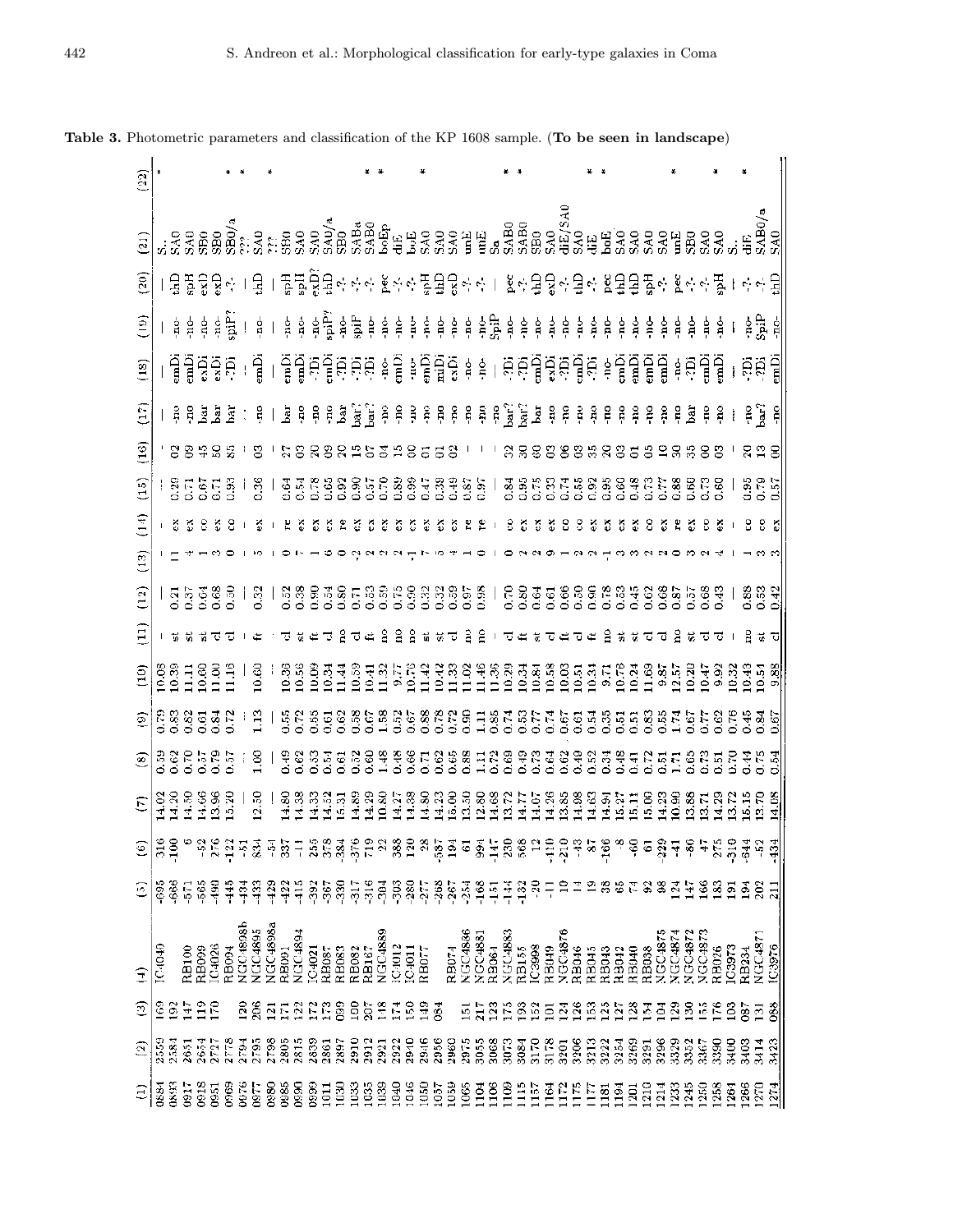| (22)                   |       |               |                |                                                                                                                                                                                                                                                                                                                                                                                                                                                                    |               |               |               |                  |        |                 |              |                |             |                        |               |                 |                |                |               |                 |        |                |                  |               |                                             |               |       |               |                    |               |                        |                |                 |        |              |               |                    |                |          |                     |      |               |                                                                                                                                                                                                                                                                                                                                                                                                       |                 |      |
|------------------------|-------|---------------|----------------|--------------------------------------------------------------------------------------------------------------------------------------------------------------------------------------------------------------------------------------------------------------------------------------------------------------------------------------------------------------------------------------------------------------------------------------------------------------------|---------------|---------------|---------------|------------------|--------|-----------------|--------------|----------------|-------------|------------------------|---------------|-----------------|----------------|----------------|---------------|-----------------|--------|----------------|------------------|---------------|---------------------------------------------|---------------|-------|---------------|--------------------|---------------|------------------------|----------------|-----------------|--------|--------------|---------------|--------------------|----------------|----------|---------------------|------|---------------|-------------------------------------------------------------------------------------------------------------------------------------------------------------------------------------------------------------------------------------------------------------------------------------------------------------------------------------------------------------------------------------------------------|-----------------|------|
| $\tilde{z}$            |       |               |                | $\begin{array}{ccccccccccccc} \mathcal{A} & \mathcal{A} & \mathcal{A} & \mathcal{A} & \mathcal{A} & \mathcal{A} & \mathcal{A} & \mathcal{A} & \mathcal{A} & \mathcal{A} & \mathcal{A} & \mathcal{A} & \mathcal{A} & \mathcal{A} & \mathcal{A} & \mathcal{A} & \mathcal{A} & \mathcal{A} & \mathcal{A} & \mathcal{A} & \mathcal{A} & \mathcal{A} & \mathcal{A} & \mathcal{A} & \mathcal{A} & \mathcal{A} & \mathcal{A} & \mathcal{A} & \mathcal{A} & \mathcal{A} &$ |               |               |               |                  |        |                 |              |                |             |                        |               |                 |                |                |               |                 |        |                |                  |               |                                             |               |       |               |                    |               |                        |                |                 |        |              |               |                    |                |          | दे छेड़े<br>बेहे दे |      |               | <b>Ba</b><br>14 B0                                                                                                                                                                                                                                                                                                                                                                                    |                 |      |
| $\widehat{S}$          |       |               |                | 하하다 명령물하다다 이 및 물리다 품립하다가 다 좋다. L 명차 물 명명 하다 품 품 융 물 수                                                                                                                                                                                                                                                                                                                                                                                                              |               |               |               |                  |        |                 |              |                |             |                        |               |                 |                |                |               |                 |        |                |                  |               |                                             |               |       |               |                    |               |                        |                |                 |        |              |               | $\parallel$ $\sim$ | $\mathfrak{f}$ |          |                     |      |               | 퓛뒿하하라풀뎣                                                                                                                                                                                                                                                                                                                                                                                               |                 |      |
| $\left(19\right)$      |       |               |                |                                                                                                                                                                                                                                                                                                                                                                                                                                                                    |               |               |               |                  |        | $rac{6}{5}$     | ģ.           | å.             |             | 휴휴                     | -ne-          |                 |                |                |               |                 |        |                |                  |               |                                             |               |       |               |                    |               |                        |                |                 |        |              |               |                    |                | -no-     | ्री<br>नि           |      |               | ខុំដ្ឋិ ខ្ញុំ                                                                                                                                                                                                                                                                                                                                                                                         | $\frac{6}{11}$  |      |
| (18)                   |       |               |                | ត្តគ្នាត្តធ្វើឲ្យ ៖ត្តធ្វើផ្អិត ៖ ធ្នី ៖ ៖ត្តធ្នាត្តធ្វីត្ត , ធ្លីត្តធ្វីធ្វើឡើងឆ្នាំធ្វីធ្នើឡើង                                                                                                                                                                                                                                                                                                                                                                   |               |               |               |                  |        |                 |              |                |             |                        |               |                 |                |                |               |                 |        |                |                  |               |                                             |               |       |               |                    |               |                        |                |                 |        |              |               |                    |                |          |                     |      |               | <b>គ្រូ នុ</b> ម្ពិធ្វិជ្ជិត្តិគ្ន                                                                                                                                                                                                                                                                                                                                                                    | ម្ពិដ្ឋ         |      |
| Ē                      |       |               |                |                                                                                                                                                                                                                                                                                                                                                                                                                                                                    |               |               |               |                  |        | ę.              | ξ.           | $rac{2}{3}$    | $rac{1}{2}$ | န္                     | $\frac{c}{r}$ | $\frac{8}{7}$   |                |                |               |                 |        |                |                  | $\frac{1}{2}$ |                                             |               | e e a |               |                    |               |                        |                |                 |        |              |               |                    |                |          |                     |      |               | $\begin{array}{cccccccccc} \hat{z}_1 & \hat{z}_2 & \hat{z}_3 & \hat{z}_4 & \hat{z}_5 & \hat{z}_6 & \hat{z}_7 & \hat{z}_8 & \hat{z}_7 & \hat{z}_8 & \hat{z}_7 & \hat{z}_8 & \hat{z}_9 & \hat{z}_9 & \hat{z}_9 & \hat{z}_9 & \hat{z}_9 & \hat{z}_9 & \hat{z}_9 & \hat{z}_9 & \hat{z}_9 & \hat{z}_9 & \hat{z}_9 & \hat{z}_9 & \hat{z}_9 & \hat{z}_9 & \hat{z}_9 & \hat{z}_9 & \hat{z}_9 & \hat{z}_9 & \$ | $rac{10}{110}$  |      |
| (16)                   |       |               |                |                                                                                                                                                                                                                                                                                                                                                                                                                                                                    |               |               |               |                  |        |                 |              |                |             |                        |               |                 |                |                |               |                 |        |                |                  |               |                                             |               |       |               |                    |               |                        |                |                 |        |              |               |                    |                |          |                     |      |               |                                                                                                                                                                                                                                                                                                                                                                                                       |                 |      |
| $\Xi$                  |       |               |                |                                                                                                                                                                                                                                                                                                                                                                                                                                                                    |               |               |               |                  |        |                 |              |                |             |                        |               |                 |                |                |               |                 |        | 38233<br>00000 |                  |               | ទុក្ខខ្លួននុងក្នុ<br>ទុក្ខខ្លួននុង          |               |       |               |                    |               |                        |                | 83356<br>2255   |        |              |               |                    |                |          | 18888<br>1888       |      |               | egase<br>Societ                                                                                                                                                                                                                                                                                                                                                                                       |                 |      |
| $\frac{4}{1}$          |       |               |                |                                                                                                                                                                                                                                                                                                                                                                                                                                                                    |               |               |               |                  |        |                 |              |                |             |                        |               |                 |                |                |               |                 |        |                |                  |               |                                             |               |       |               |                    |               |                        |                |                 |        |              |               |                    |                |          |                     |      |               |                                                                                                                                                                                                                                                                                                                                                                                                       |                 |      |
| $\frac{3}{2}$          |       |               |                |                                                                                                                                                                                                                                                                                                                                                                                                                                                                    |               |               |               |                  |        |                 |              |                |             |                        |               |                 |                |                |               |                 |        |                |                  |               |                                             |               |       |               |                    |               |                        |                |                 |        |              |               |                    |                |          |                     |      |               |                                                                                                                                                                                                                                                                                                                                                                                                       |                 |      |
| $\left(12\right)$      |       |               |                | 338653<br>00000                                                                                                                                                                                                                                                                                                                                                                                                                                                    |               | Ã             | $\frac{5}{2}$ |                  |        |                 |              |                |             |                        |               |                 |                |                |               | $\frac{\pi}{2}$ | ्रे    | <b>3.82</b>    |                  |               | ឡុត្ត<br>ភូមិ                               | g             | 1.63  |               | អ្នក<br>ក្នុងក្នុង |               |                        | $\frac{15}{2}$ | 5.28            | 콧      | š            |               | 1.85               | 3.83           | $^{149}$ | 3.60                |      |               | 335<br>225                                                                                                                                                                                                                                                                                                                                                                                            | 도쿄              |      |
| Ξ                      |       |               |                |                                                                                                                                                                                                                                                                                                                                                                                                                                                                    |               |               |               |                  |        |                 |              |                |             |                        |               |                 |                |                | 음             |                 |        |                |                  |               |                                             |               |       |               |                    |               |                        |                |                 |        |              |               |                    |                |          |                     |      |               |                                                                                                                                                                                                                                                                                                                                                                                                       |                 |      |
| ίg)                    |       |               |                |                                                                                                                                                                                                                                                                                                                                                                                                                                                                    |               |               |               |                  |        |                 |              |                |             |                        |               |                 |                |                |               |                 |        |                |                  |               |                                             |               |       |               |                    |               |                        |                |                 |        |              |               |                    |                |          |                     |      |               |                                                                                                                                                                                                                                                                                                                                                                                                       |                 |      |
| ම                      |       |               |                |                                                                                                                                                                                                                                                                                                                                                                                                                                                                    |               |               |               |                  |        |                 |              |                |             |                        |               |                 |                |                |               |                 |        |                |                  |               |                                             |               |       |               |                    |               |                        |                |                 |        |              |               |                    |                |          |                     |      |               |                                                                                                                                                                                                                                                                                                                                                                                                       |                 |      |
| ©                      |       |               |                | 939859<br>000000                                                                                                                                                                                                                                                                                                                                                                                                                                                   |               |               |               |                  |        | 385335<br>38538 |              |                |             | 335253355<br>335355555 |               |                 |                |                |               |                 |        |                | 88<br>0.59       |               | 0.50<br>0.50                                |               |       |               |                    |               | 553856336<br>555555555 |                |                 |        | 5738<br>1000 |               |                    |                |          |                     |      |               | អូគូនន្ទអូ<br>ទំនិននិន                                                                                                                                                                                                                                                                                                                                                                                | $\frac{42}{10}$ |      |
| Θ                      |       |               |                |                                                                                                                                                                                                                                                                                                                                                                                                                                                                    |               |               |               |                  |        |                 |              |                |             |                        |               |                 |                |                |               |                 |        |                | $\frac{15}{2}$   |               | 6288518865169861559<br>Ceimeradus Calendari |               |       |               |                    |               |                        |                |                 |        |              |               |                    |                |          |                     |      |               | जनसङ्ख्या<br>नन्न पुनुन्                                                                                                                                                                                                                                                                                                                                                                              |                 |      |
| $\widehat{\mathbf{e}}$ | 252   | $\frac{1}{4}$ | $\overline{1}$ |                                                                                                                                                                                                                                                                                                                                                                                                                                                                    | Ÿ             | $-83$         | 1861          | $\frac{1}{2}$    | $-266$ | $\frac{819}{2}$ | Š            | $\frac{5}{2}$  |             | 382                    | ੇ             | 질               | $-6\pi$        | $rac{1}{4}$    |               | $\frac{8}{1}$   | $-213$ | 552            | 523              | $\frac{5}{2}$ | ٣                                           | $-665$        | 1776  | $\frac{5}{7}$ | ă                  | 561           | $-56$                  | $-666$         | $\frac{10}{75}$ |        | $-1064$      | 5F            | $\frac{288}{162}$  |                | 119      | 20OC                | 657  | $\frac{5}{3}$ | ۳                                                                                                                                                                                                                                                                                                                                                                                                     | $\frac{2}{3}$   |      |
| $\bar{c}$              |       |               | 某              | ସୁ                                                                                                                                                                                                                                                                                                                                                                                                                                                                 | g             | g             | Ş             | 28               | g      | $\bar{z}$       | ट्र          | 33             | 398         | $rac{1}{4}$            | 422           | $^{426}$        | $rac{32}{192}$ | Ş,             | $\frac{2}{3}$ | 519             | 537    | 545            | STO <sup>1</sup> |               | ្លួន                                        | 633           | 645   | 646           | 661                | $\frac{3}{2}$ | 692                    | ξĒ,            | 흕               | 론      | 769          | 3             | $\overline{5}$     | $\frac{6}{2}$  | 88       | $\frac{5}{2}$       | 1098 | $\frac{2}{3}$ | $\vec{e}$                                                                                                                                                                                                                                                                                                                                                                                             | 1193            | 1207 |
| Ξ                      | RB022 | RB021         | <b>RB018</b>   | RB014                                                                                                                                                                                                                                                                                                                                                                                                                                                              | RB013         | RB230         |               | NGC4869<br>RB008 |        | RB136           | <b>RB006</b> | <b>NGC4865</b> | NGC4867     | RB268                  | IC3963        | <b>NGC-3864</b> | IC3959         | IC3960         | IC3957        | <b>C3955</b>    | RB262  | <b>NGC4860</b> | <b>CGC4858</b>   |               | RB260                                       | RB214         |       | <b>GF6S21</b> | RB257              |               | RB209                  | IC3947         | RB252           | IC3946 | VCC4854      | IC3943        | RB243<br>RB241     |                |          |                     |      | NGC4851       | NGC4850                                                                                                                                                                                                                                                                                                                                                                                               |                 |      |
| ි                      |       |               | $\frac{8}{2}$  | Š                                                                                                                                                                                                                                                                                                                                                                                                                                                                  | $\frac{2}{3}$ | is<br>06      | 236           | $\frac{5}{2}$    | 106    | 208             | ģ            | $\mathbb{E}$   | 133         | 180                    | 88            | 159             | 8              | $\frac{8}{2}$  | 0.0           | $\frac{8}{160}$ |        | 흑              | 195              | 218           | $13\overline{5}$                            | $\bar{\rm c}$ | 237   |               | 136                | 196           | 80                     |                | 81              | ā      | 058          | $\frac{5}{2}$ | 182                | 161            | 225      | 243                 | 198  | 199           | 137                                                                                                                                                                                                                                                                                                                                                                                                   | 200             | 209  |
| මූ                     | 3433  | 3439          | 3471           | 3484                                                                                                                                                                                                                                                                                                                                                                                                                                                               | 3487          | 3493          | 3509          | 3510             | 3522   | 3553            | 3557         | 3561           | 3639        | 3656                   | 3660          | 3664            | 3730           | 3733           | 3739          | 3761            |        | 3782<br>3792   | 3816             | 3818          | 3851                                        | 3882          | 3892  | 3896          | 3914               | 3935          | 3943                   | 3958           | $\frac{2}{3}$   | 3997   | $-104$       | 4130          | 4200               | 4230           | 4235     | 4242                | 4308 | 4313          | 4315                                                                                                                                                                                                                                                                                                                                                                                                  | 4379            | 4391 |
| Ξ                      | 277   | 1280          | [29]           | $\frac{50}{2}$                                                                                                                                                                                                                                                                                                                                                                                                                                                     | $\frac{8}{2}$ | $\frac{3}{2}$ | $\frac{1}{2}$ | 1312             | 1318   | 1327            | 1329         | 331            | 1365        | 1373                   | 1374          | 1378            | $\frac{1}{4}$  | $\frac{20}{2}$ | $\frac{8}{2}$ | $\frac{4}{3}$   | 1423   | 1425           | 1431             | 1432          | $\frac{3}{44}$                              | $rac{1}{2}$   | 1456  | 1458          | 1466               | 1476          | 380                    | 185            | 1489            | 501    | 1507         | 1553          | 1581               | 1594           | 1597     | $\overline{5}$      | 1620 | 1623          | 1625                                                                                                                                                                                                                                                                                                                                                                                                  | 1655<br>1662    |      |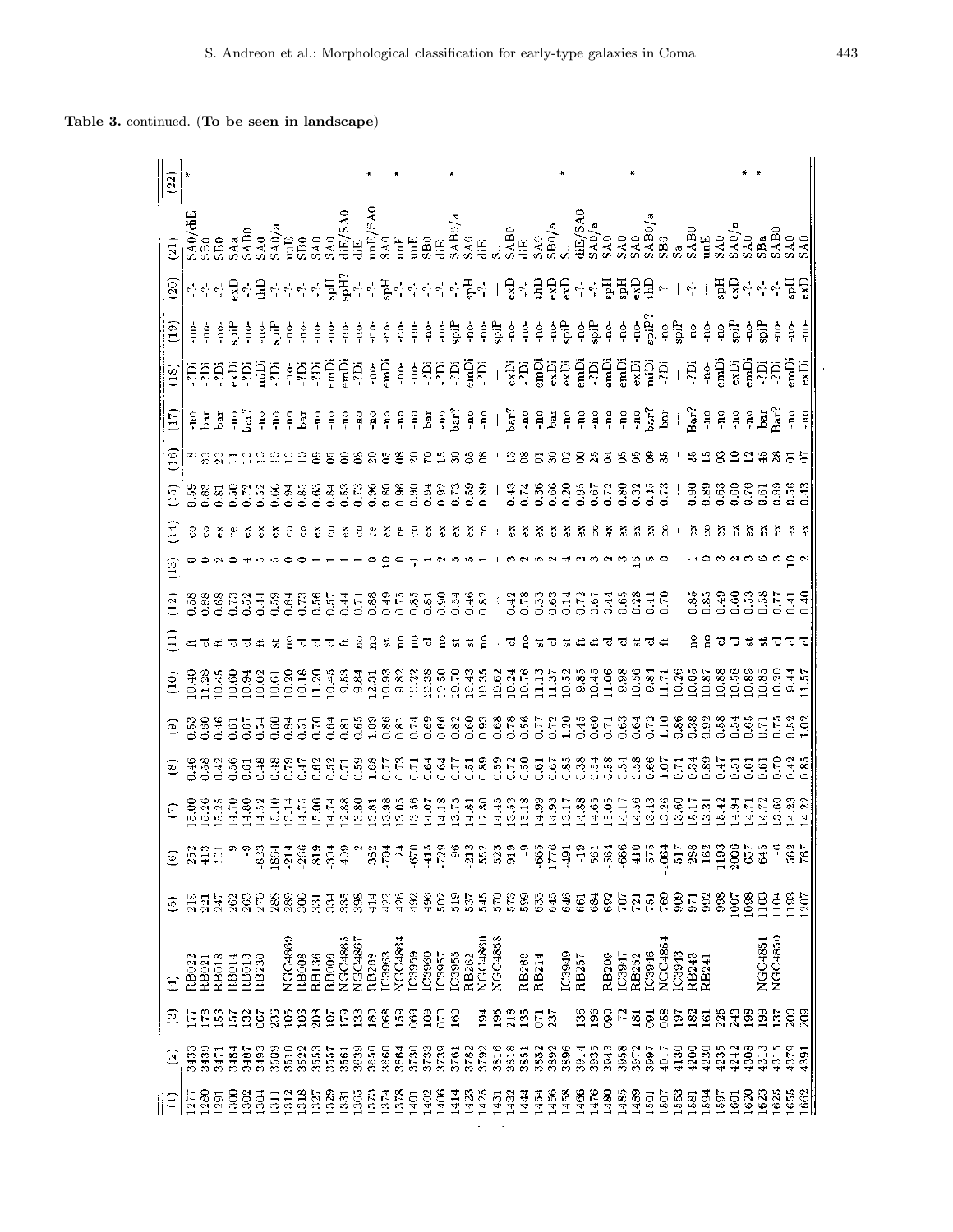Table 3. continued. (To be seen in landscape)

| $\widehat{c}$<br>83882213512613<br>220<br>L 2 3 3 2 3 8 9 3 3 3 4 5 4 6 6 6 7 5 7 7<br>T 3 3 3 3 9 9 9 9 9 9 9 9 9 9 9 9 0 1<br>T 3 4 9 9 9 9 9 9 9 9 9 9 9 9 0 1<br>$\tilde{z}$<br>1688 | 8787UDN<br>$\exists$ | ම                  | E               | Ε                                                          | ව               | ම                                                                                                               |                                  | $\Xi$ |                                                          |                |    |                                 |        | $\overline{1}$ | $\left( \frac{8}{2} \right)$                                             | $\widehat{\Xi}$                                                                                                                                                                                                                                                                                                     | (20)                         | $\left( 21\right)$                             |           |
|------------------------------------------------------------------------------------------------------------------------------------------------------------------------------------------|----------------------|--------------------|-----------------|------------------------------------------------------------|-----------------|-----------------------------------------------------------------------------------------------------------------|----------------------------------|-------|----------------------------------------------------------|----------------|----|---------------------------------|--------|----------------|--------------------------------------------------------------------------|---------------------------------------------------------------------------------------------------------------------------------------------------------------------------------------------------------------------------------------------------------------------------------------------------------------------|------------------------------|------------------------------------------------|-----------|
|                                                                                                                                                                                          |                      |                    |                 |                                                            |                 |                                                                                                                 | $\frac{1}{2}$                    |       | (12)                                                     | $\frac{3}{13}$ | E  | (15)                            | (16)   |                |                                                                          |                                                                                                                                                                                                                                                                                                                     |                              |                                                | $^{(22)}$ |
|                                                                                                                                                                                          |                      | $\overline{5}$     | 5               |                                                            |                 | ě                                                                                                               |                                  |       |                                                          |                |    |                                 |        |                |                                                                          |                                                                                                                                                                                                                                                                                                                     |                              |                                                |           |
|                                                                                                                                                                                          |                      |                    | 溽               | ្ដូង<br>ឯក                                                 |                 |                                                                                                                 |                                  |       | $\frac{18}{2}$                                           |                | ő  | .88                             |        | g              | Ê                                                                        | ģ                                                                                                                                                                                                                                                                                                                   | ्टू                          |                                                |           |
|                                                                                                                                                                                          |                      |                    |                 | $\frac{5}{4}$                                              | 88R<br>22R      | $\frac{55}{1.83}$                                                                                               | 283<br>084                       |       |                                                          |                |    |                                 |        | $\mathbf{I}$   |                                                                          |                                                                                                                                                                                                                                                                                                                     |                              |                                                |           |
|                                                                                                                                                                                          |                      |                    |                 |                                                            |                 | I                                                                                                               |                                  |       |                                                          |                |    | ţ                               |        |                |                                                                          |                                                                                                                                                                                                                                                                                                                     |                              |                                                |           |
|                                                                                                                                                                                          |                      |                    |                 |                                                            |                 |                                                                                                                 |                                  |       |                                                          |                |    |                                 |        | ≗              |                                                                          |                                                                                                                                                                                                                                                                                                                     |                              |                                                |           |
|                                                                                                                                                                                          |                      |                    |                 |                                                            |                 |                                                                                                                 |                                  |       |                                                          |                | ã  |                                 |        |                |                                                                          |                                                                                                                                                                                                                                                                                                                     |                              |                                                |           |
|                                                                                                                                                                                          |                      |                    | 888865788886585 | ecresse.<br>Francisco de Servicio<br>Francisco de Servicio | 888335538665835 | e e e he he e de e e e e e<br>Generale e de decide                                                              | 13888888998355<br>19888889998355 |       |                                                          |                |    | rassa a a a a ann an a          |        |                | គ្គិតគូគ្នូគ្និដ្ឋិគ្គិតគូគ្និដ្ឋិ ៖<br>ត្រូវក្នុគ្នាដ្ឋិគ្គិតគូគ្និដ្ឋិ | $\frac{1}{7}$ $\frac{1}{7}$ $\frac{1}{7}$ $\frac{1}{7}$ $\frac{1}{7}$ $\frac{1}{7}$ $\frac{1}{7}$                                                                                                                                                                                                                   |                              |                                                |           |
|                                                                                                                                                                                          |                      |                    |                 |                                                            |                 |                                                                                                                 |                                  |       |                                                          |                |    |                                 |        |                |                                                                          |                                                                                                                                                                                                                                                                                                                     |                              |                                                |           |
|                                                                                                                                                                                          |                      |                    |                 |                                                            |                 |                                                                                                                 |                                  |       |                                                          |                |    |                                 |        |                |                                                                          |                                                                                                                                                                                                                                                                                                                     |                              |                                                |           |
|                                                                                                                                                                                          |                      |                    |                 |                                                            |                 |                                                                                                                 |                                  |       |                                                          |                |    |                                 |        |                |                                                                          |                                                                                                                                                                                                                                                                                                                     |                              |                                                |           |
|                                                                                                                                                                                          |                      |                    |                 |                                                            |                 |                                                                                                                 |                                  |       |                                                          |                |    |                                 |        |                |                                                                          |                                                                                                                                                                                                                                                                                                                     |                              |                                                |           |
|                                                                                                                                                                                          |                      |                    |                 |                                                            |                 |                                                                                                                 |                                  |       |                                                          |                |    |                                 |        | 모<br>5         |                                                                          |                                                                                                                                                                                                                                                                                                                     |                              |                                                |           |
|                                                                                                                                                                                          |                      |                    |                 |                                                            |                 |                                                                                                                 |                                  |       |                                                          |                |    |                                 |        |                |                                                                          |                                                                                                                                                                                                                                                                                                                     |                              |                                                |           |
|                                                                                                                                                                                          |                      |                    |                 |                                                            |                 |                                                                                                                 |                                  |       |                                                          |                |    |                                 |        | چ و<br>م       |                                                                          |                                                                                                                                                                                                                                                                                                                     |                              |                                                |           |
|                                                                                                                                                                                          |                      |                    |                 |                                                            |                 |                                                                                                                 |                                  |       |                                                          |                | s  |                                 | 588    | Pd.            |                                                                          |                                                                                                                                                                                                                                                                                                                     |                              |                                                |           |
| $\frac{39}{2}$                                                                                                                                                                           |                      |                    |                 |                                                            |                 |                                                                                                                 |                                  |       |                                                          |                | ő  |                                 |        | Pd-            |                                                                          |                                                                                                                                                                                                                                                                                                                     |                              |                                                |           |
| 163                                                                                                                                                                                      | NGC4828              |                    |                 |                                                            |                 |                                                                                                                 |                                  | å     |                                                          |                | ิะ |                                 |        | $\frac{5}{5}$  |                                                                          |                                                                                                                                                                                                                                                                                                                     |                              |                                                |           |
| 216<br>2989<br>4470                                                                                                                                                                      | RB160                |                    |                 | 538318<br>  538318<br>  5595                               | 138283<br>13828 | $\frac{8}{6}$ $\frac{2}{3}$ $\frac{1}{6}$ $\frac{8}{3}$ $\frac{1}{6}$ $\frac{8}{3}$ $\frac{8}{3}$ $\frac{8}{3}$ | ises<br>Esist                    |       | 은행도 은행용품을 운동품을 위협하는 것 없으<br>  은행도 은행용품을 이용품을 위협하는 것 같습니다 |                | ٣  |                                 |        |                | leşggee                                                                  | $\frac{1}{7}$ $\frac{1}{7}$ $\frac{1}{7}$ $\frac{1}{7}$ $\frac{1}{7}$ $\frac{1}{7}$ $\frac{1}{7}$ $\frac{1}{7}$ $\frac{1}{7}$ $\frac{1}{7}$ $\frac{1}{7}$ $\frac{1}{7}$ $\frac{1}{7}$ $\frac{1}{7}$ $\frac{1}{7}$ $\frac{1}{7}$ $\frac{1}{7}$ $\frac{1}{7}$ $\frac{1}{7}$ $\frac{1}{7}$ $\frac{1}{7}$ $\frac{1}{7}$ | ゃ수 X을 물품물 수수물품 XI는 X XXX X 수 |                                                |           |
|                                                                                                                                                                                          |                      |                    |                 |                                                            |                 |                                                                                                                 |                                  |       |                                                          |                | A  |                                 |        |                |                                                                          |                                                                                                                                                                                                                                                                                                                     |                              |                                                |           |
| 986<br>417<br>525                                                                                                                                                                        |                      | $\frac{337}{1500}$ | 21588           |                                                            |                 |                                                                                                                 |                                  |       |                                                          |                | ñ  | នន្ទីន្ទីនិន្ទី<br>ក្នុងក្នុងពិ | 582225 | <b>BEER</b>    |                                                                          |                                                                                                                                                                                                                                                                                                                     |                              | 3a<br>5A0/a<br>5A80/a<br>5A0/a<br>5AB0<br>5AB0 |           |
| ಕ್ಷ ತ್ತೆ ಜಿ                                                                                                                                                                              |                      |                    |                 |                                                            |                 |                                                                                                                 |                                  |       |                                                          |                | ő  |                                 |        |                |                                                                          |                                                                                                                                                                                                                                                                                                                     |                              |                                                |           |
|                                                                                                                                                                                          |                      |                    |                 |                                                            |                 |                                                                                                                 |                                  |       |                                                          |                | ۹  |                                 |        |                |                                                                          |                                                                                                                                                                                                                                                                                                                     |                              |                                                |           |
| 86<br>5304<br>S<br>ğl                                                                                                                                                                    |                      | 2465               |                 |                                                            | $\frac{8}{2}$   |                                                                                                                 |                                  | ū     |                                                          |                | ă  |                                 |        |                |                                                                          |                                                                                                                                                                                                                                                                                                                     |                              |                                                |           |